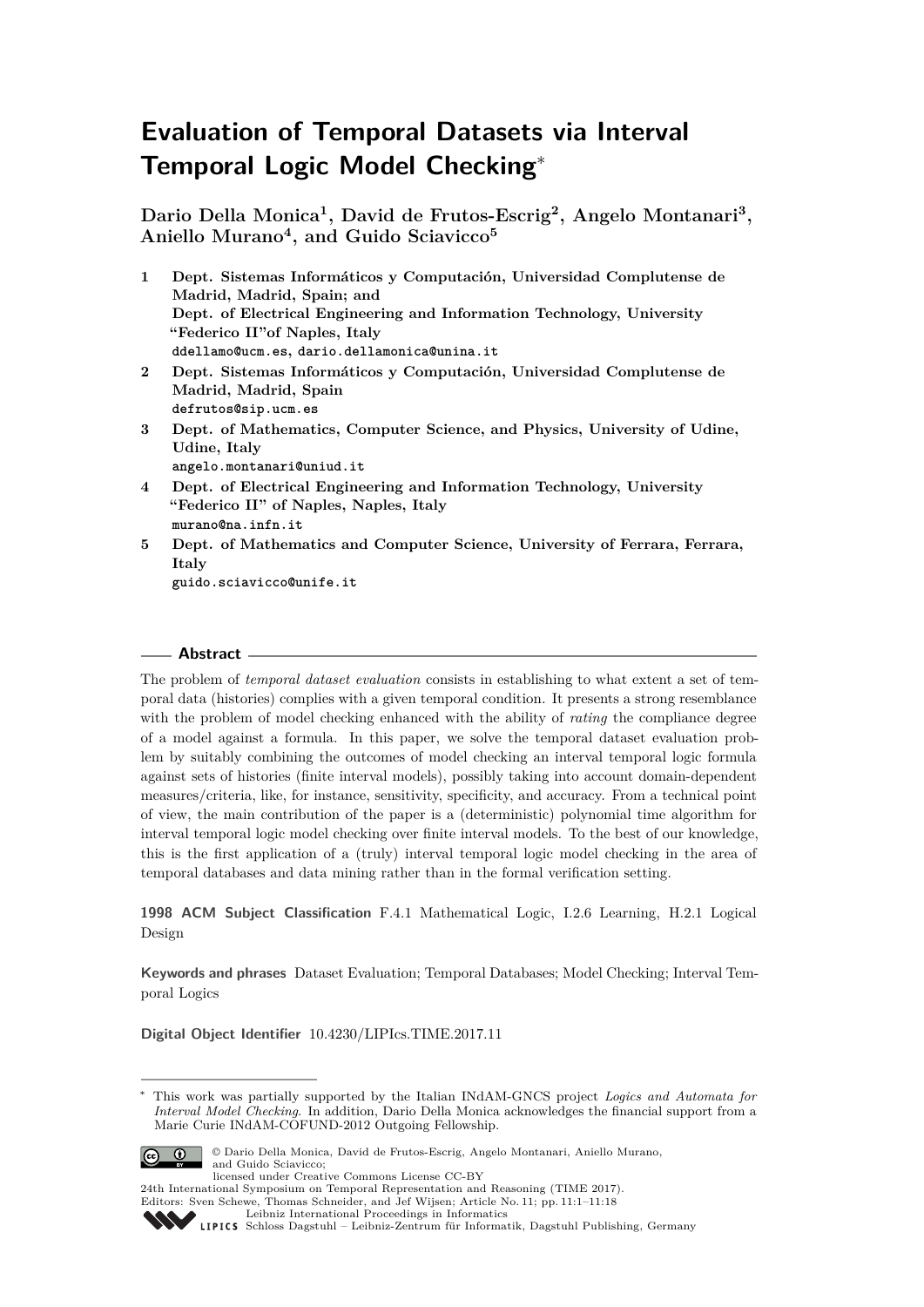## **11:2 Evaluation of Temporal Datasets via Interval Temporal Logic Model Checking**

# **1 Introduction**

Temporal databases keep track of the temporal evolution of information by associating one or more temporal dimensions with stored data [\[12,](#page-15-0) [21,](#page-16-0) [40,](#page-17-1) [41\]](#page-17-2). One of the fundamental temporal dimensions is *valid* time that associates with each stored fact the time interval at which it is true in the modeled reality. In this paper, we focus on temporal databases featuring such a dimension (valid-time temporal databases). A valid-time temporal database consists of a set of temporal instances, or *histories*. Borrowing the terminology from the field of machine learning, a set of histories is often referred to as a *temporal dataset* [\[44\]](#page-17-3).

The *temporal dataset evaluation problem* can be (roughly) defined as the problem of establishing how many histories comply with a given temporal formula or constraint. The evaluation of temporal datasets plays a key role in at least three different application domains: (i) *temporal query processing* [\[40\]](#page-17-1), where the set of histories that satisfy a given condition must be returned, (ii) *temporal constraint checking* [\[41\]](#page-17-2), where the set of histories that violate a given constraint must be identified, and (iii) *rule evaluation* [\[44\]](#page-17-3), where one must determine how many histories, and to which extent, comply with a certain temporal rule. In this paper, we formulate (and solve) the temporal dataset evaluation problem as a model checking problem.

**Interval temporal logic model checking.** In its standard formulation, *model checking* is the problem of verifying whether or not a given formula of some logical language is satisfied by a certain model [\[11\]](#page-15-1). One of its most successful applications is the verification of a point-based temporal logic specification (expressed, for instance, by a formula of Linear Temporal Logic [\[34\]](#page-17-4)) against some reactive system description [\[35\]](#page-17-5). It is well known that query evaluation and constraint checking in relational databases can be naturally expressed as model checking problems (see, for instance, [\[43\]](#page-17-6)). The applicability of model checking techniques for the retrieval and the verification of temporal data has also been explored in the literature, e.g., [\[5,](#page-15-2) [38\]](#page-17-7).

*Time intervals* are commonly used to represent temporal information in (valid-time) temporal databases. On the one hand, they allow one to compactly represent the time periods over which data are valid in the modeled domain [\[42\]](#page-17-8); on the other hand, they make it possible to suitably represent inherently interval-based temporal information such as telic facts and temporal aggregations [\[4,](#page-15-3) [20\]](#page-16-1). Accordingly, temporal queries, constraints, and rules can be naturally formulated as formulas of an interval temporal logic to be evaluated over temporal datasets represented as finite interval models. The problem of evaluating a temporal dataset can thus be reduced to the model checking problem for interval temporal logic formulas, making it possible to exploit techniques and tools from logic and formal methods to address and solve problems in temporal databases and data mining (see, for instance, the three aforementioned application domains).

As a matter of fact, there is a little mismatch between the expected outcomes of the two problems: while model checking is a decision problem, which returns "yes" when the model meets the specification and "no" otherwise, the problem of temporal dataset evaluation directly or indirectly returns a set of histories—in rule evaluation, it determines to what extent each single history (resp., the whole set of histories) complies with a certain temporal rule. An actual solution to the problem of temporal dataset evaluation can be obtained by representing a temporal dataset as a set of finite interval models and by suitably combining the outcomes of model checking each single model against the formula. In the case of rule evaluation, some domain-dependent measures for *rating* the compliance degree of the interval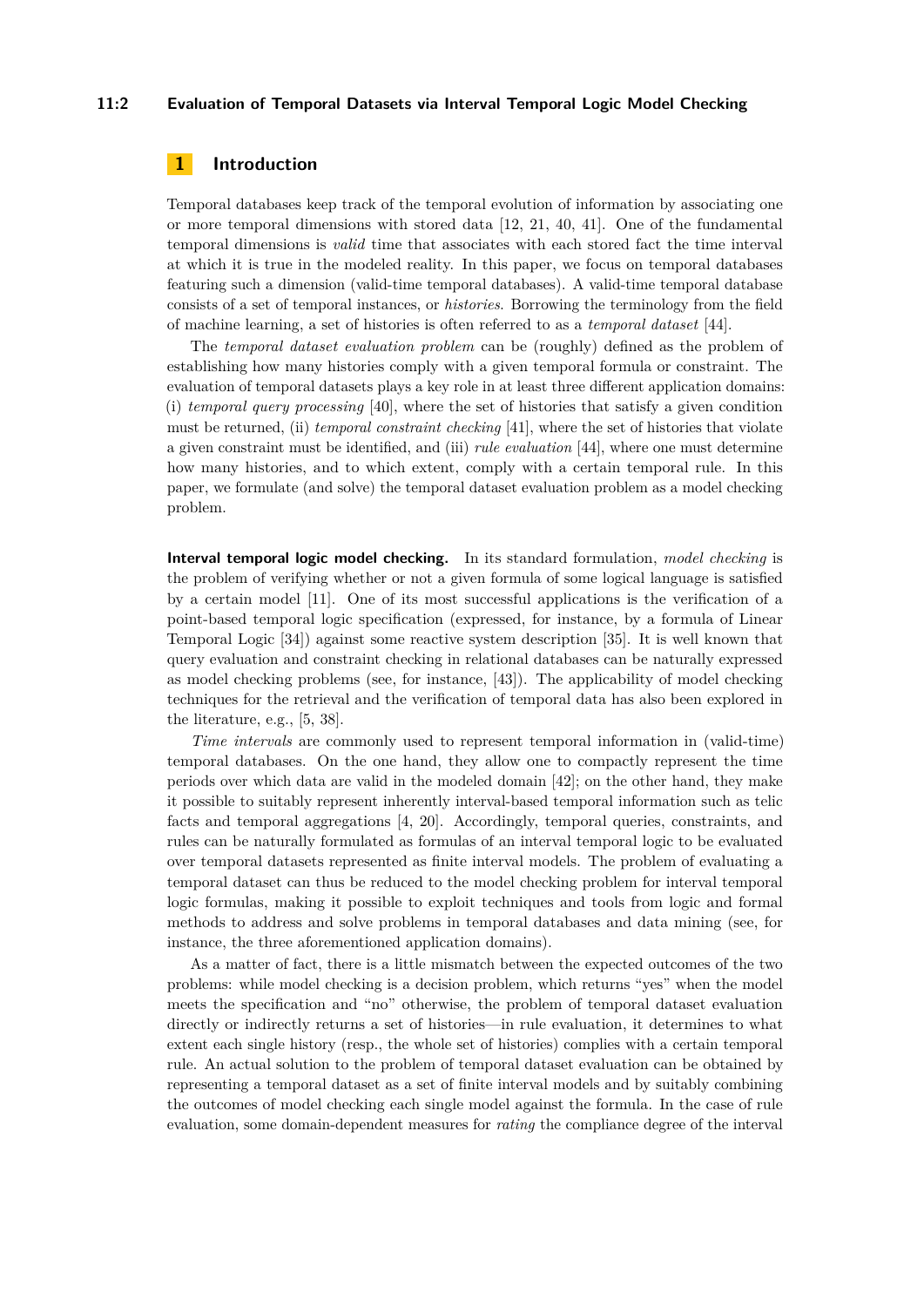model with respect to the formula, like, for instance, sensitivity, specificity, and accuracy [\[44\]](#page-17-3), are also needed.

**Our contribution.** The contribution of the present paper is twofold. From a methodological perspective, it proposes interval temporal logic model checking as a viable logical tool for temporal dataset evaluation (in particular, for rule evaluation in valid-time temporal databases), thus establishing a formal connection between the two problems. From a technical point of view, it provides an efficient solution to the problem of model checking an interval temporal logic formula against a finite model (also referred to as path or history). More precisley, we solve the problem of model checking a finite path/history for the well-known Halpern and Shoham's interval temporal logic (HS for short) [\[17\]](#page-16-2), which features one modality for each Allen relation [\[2\]](#page-15-4), by devising a deterministic model checking algorithm that runs in polynomial time, thus proving that the problem is in PTIME.

**Related work.** In the last years, the model checking problem for interval temporal logic has received an increasing attention as an alternative to the traditional (point-based) temporal logic model checking, which can be recovered as a special case. Model checking for full HS, interpreted over finite Kripke structures according to the *state-based semantics* (we refer here to the terminology introduced in [\[7\]](#page-15-5)), has been studied in [\[29,](#page-16-3) [33\]](#page-16-4). The authors showed that, under the homegeneity assumption, which constrains a proposition letter to hold over an interval if and only if it holds over each component state, the problem is non-elementarily decidable (EXPSPACE-hardness has been later shown in [\[6\]](#page-15-6)). Since then, the attention was brought to HS fragments, which are often computationally much better [\[6,](#page-15-6) [8,](#page-15-7) [30,](#page-16-5) [31,](#page-16-6) [32\]](#page-16-7). The model checking problem for some HS fragments extended with epistemic operators has been investigated in [\[24,](#page-16-8) [25\]](#page-16-9). The semantic assumptions for these epistemic HS fragments differ from those of [\[29,](#page-16-3) [33\]](#page-16-4) in two important respects, making it difficult to compare the two families of logics: formulas are interpreted over the unwinding of the Kripke structure (*computation-tree-based semantics*, borrowing the terminology from [\[7\]](#page-15-5)) and interval labeling takes into account only the endpoints of intervals. The latter assumption has been later relaxed by making it possible to use regular expressions to define the labeling of proposition letters over intervals in terms of the component states [\[26\]](#page-16-10).

A common feature of the application of (interval) model checking to the verification of temporal properties of a reactive system is the encoding of all its possible executions by a finite-state transition system, that is, by a finite Kripke structure, which provides an abstract representation of possibly infinitely many interval models. On the contrary, (valid-time) temporal databases commonly assume a given structure of time. Hence, when used for the evaluation of temporal datasets, interval model checking is applied to finite, concrete interval models and makes no restrictive assumptions on interval labeling such as, for instance, the homogeneity assumption. In fact, representing temporal datasets as suitable Kripke structures over which to evaluate formulas is in principle possible. However, it would be both artificial and computationally inconvenient. As we will show, interval model checking for temporal dataset evaluation behaves computationally much better than interval model checking for system verification: we devise a polynomial model checking algorithm for full HS, while the complexity of model checking HS fragments against Kripke structures goes from coNP-complete to non-elementary, depending on the particular fragment of HS under consideration  $[6, 8, 24, 25, 26, 29, 30, 31, 32, 33]$  $[6, 8, 24, 25, 26, 29, 30, 31, 32, 33]$  $[6, 8, 24, 25, 26, 29, 30, 31, 32, 33]$  $[6, 8, 24, 25, 26, 29, 30, 31, 32, 33]$  $[6, 8, 24, 25, 26, 29, 30, 31, 32, 33]$  $[6, 8, 24, 25, 26, 29, 30, 31, 32, 33]$  $[6, 8, 24, 25, 26, 29, 30, 31, 32, 33]$  $[6, 8, 24, 25, 26, 29, 30, 31, 32, 33]$  $[6, 8, 24, 25, 26, 29, 30, 31, 32, 33]$  $[6, 8, 24, 25, 26, 29, 30, 31, 32, 33]$  $[6, 8, 24, 25, 26, 29, 30, 31, 32, 33]$  $[6, 8, 24, 25, 26, 29, 30, 31, 32, 33]$  $[6, 8, 24, 25, 26, 29, 30, 31, 32, 33]$  $[6, 8, 24, 25, 26, 29, 30, 31, 32, 33]$  $[6, 8, 24, 25, 26, 29, 30, 31, 32, 33]$  $[6, 8, 24, 25, 26, 29, 30, 31, 32, 33]$  $[6, 8, 24, 25, 26, 29, 30, 31, 32, 33]$  $[6, 8, 24, 25, 26, 29, 30, 31, 32, 33]$  $[6, 8, 24, 25, 26, 29, 30, 31, 32, 33]$ . As a matter of fact, the closest analogue of our model checking problem is the problem of model checking a path in Linear Temporal Logic (LTL) worked out by Markey and Schnoebelen in [\[27\]](#page-16-11).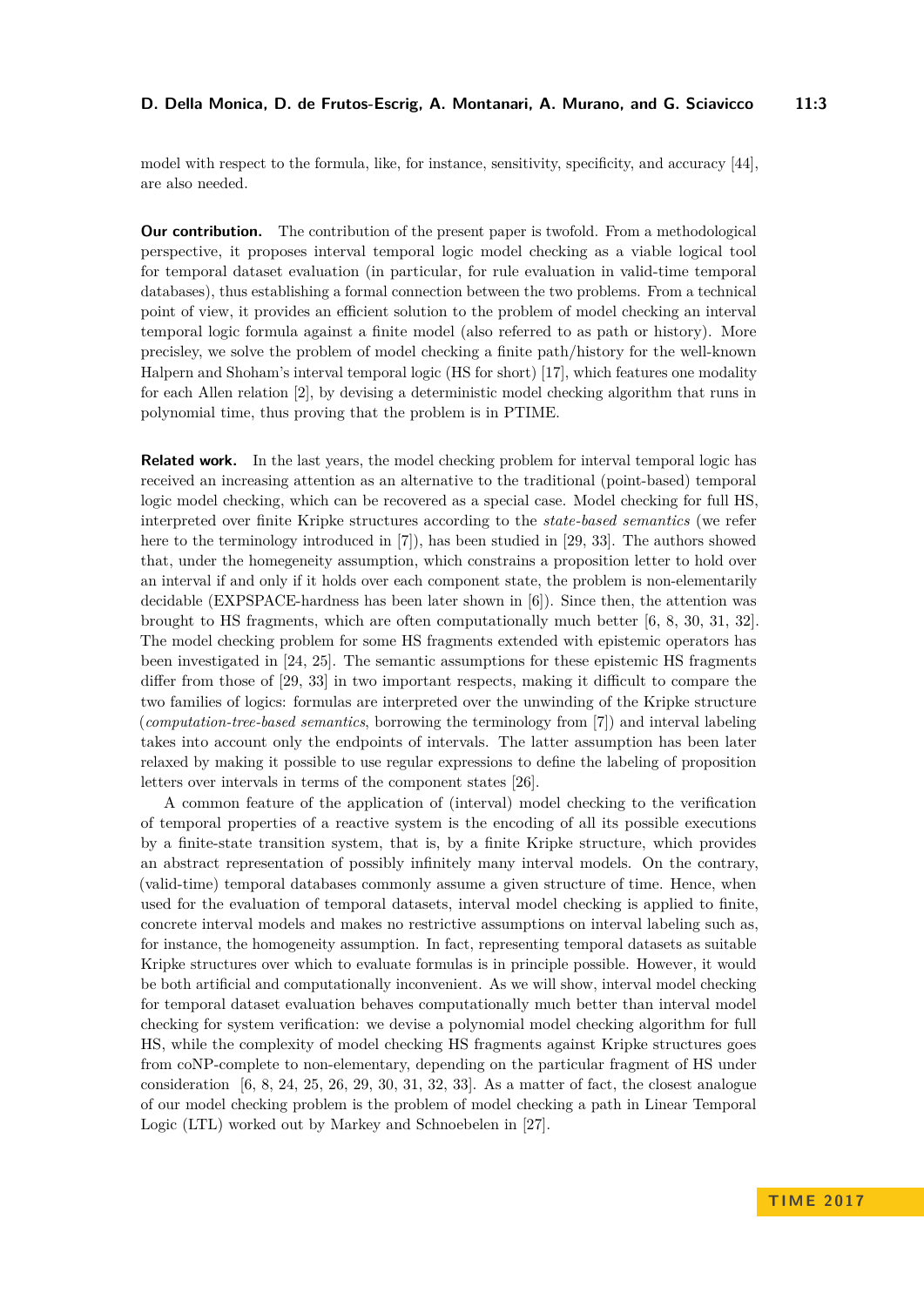<span id="page-3-1"></span>

**Figure 1** Allen's interval relations and HS modalities.

**Organization of the paper.** In Section [2,](#page-3-0) we introduce the logic HS and define the interval model checking problem on a single path/history. Then, in Section [3,](#page-5-0) we illustrate a range of possible applications of temporal dataset evaluation. Finally, in Section [4,](#page-7-0) we prove that the interval model checking problem on a single path/history is in PTIME. Conclusions provide an assessment of the work done and outline future research directions.

# <span id="page-3-0"></span>**2 Preliminaries**

Let  $\mathbb{D} = \langle D, \langle \rangle$  be a linear order. A *strict* (resp., *non-strict*) interval over  $\mathbb{D}$  is an ordered pair  $[x, y]$ , where  $x, y \in D$  and  $x < y$  (resp.,  $x \leq y$ ). As it is usually the case with the recent literature, we adopt the *strict semantics*, which admits strict intervals only. Such a choice conforms to the definition of interval given by Allen in [\[2\]](#page-15-4), but it differs from the one by Halpern and Shoham [\[17\]](#page-16-2). Even though most results can be easily rephrased in *non-strict semantics*, which also admits intervals of the form [*x, x*] (*point intervals*), the strict one is definitely cleaner for at least two reasons: first, a number of representation paradoxes arise when the non-strict semantics is adopted, due to the presence of point intervals, as pointed out in [\[2\]](#page-15-4); second, when point intervals are included there seems to be no intuitive semantics for interval relations that makes them both pairwise disjoint and jointly exhaustive. Moreover, adopting strict semantics is coherent with recent developments in temporal logic that consider points and intervals on a par as different semantic entities (see, e.g., [\[3\]](#page-15-8)).

We denote by  $\mathbb{I}(\mathbb{D})$  the set of (strict) intervals over a linear order  $\mathbb{D}$ . If we exclude the identity relation, there are 12 different relations between two intervals in a linear order, often called *Allen's relations* [\[2\]](#page-15-4): the six relations  $R_A$  (adjacent to),  $R_L$  (later than),  $R_B$  (begins), *R<sup>E</sup>* (ends), *R<sup>D</sup>* (during), and *R<sup>O</sup>* (overlaps), depicted in Figure [1,](#page-3-1) and their inverses, that is,  $R_{\overline{X}} = (R_X)^{-1}$ , for each  $X \in \mathcal{A}$ , where  $\mathcal{A} = \{A, L, B, E, D, O\}$ . We associate a universal modality [*X*] and an existential one  $\langle X \rangle$  with each Allen relation  $R_X$ . For each  $X \in \mathcal{A}$ , the *transposes* of the modalities  $[X]$  and  $\langle X \rangle$  are respectively the modalities  $[\overline{X}]$  and  $\langle \overline{X} \rangle$ , corresponding to the inverse relation  $R_{\overline{X}}$  of  $R_X$ , and vice versa.

**The logic HS ([\[17\]](#page-16-2)).** Halpern and Shoham's HS can be viewed as a multi-modal logic whose formulas are built from a finite, non-empty set AP of *atomic propositions* (also referred to as *proposition letters*), the classical Boolean connectives, and a modality for each Allen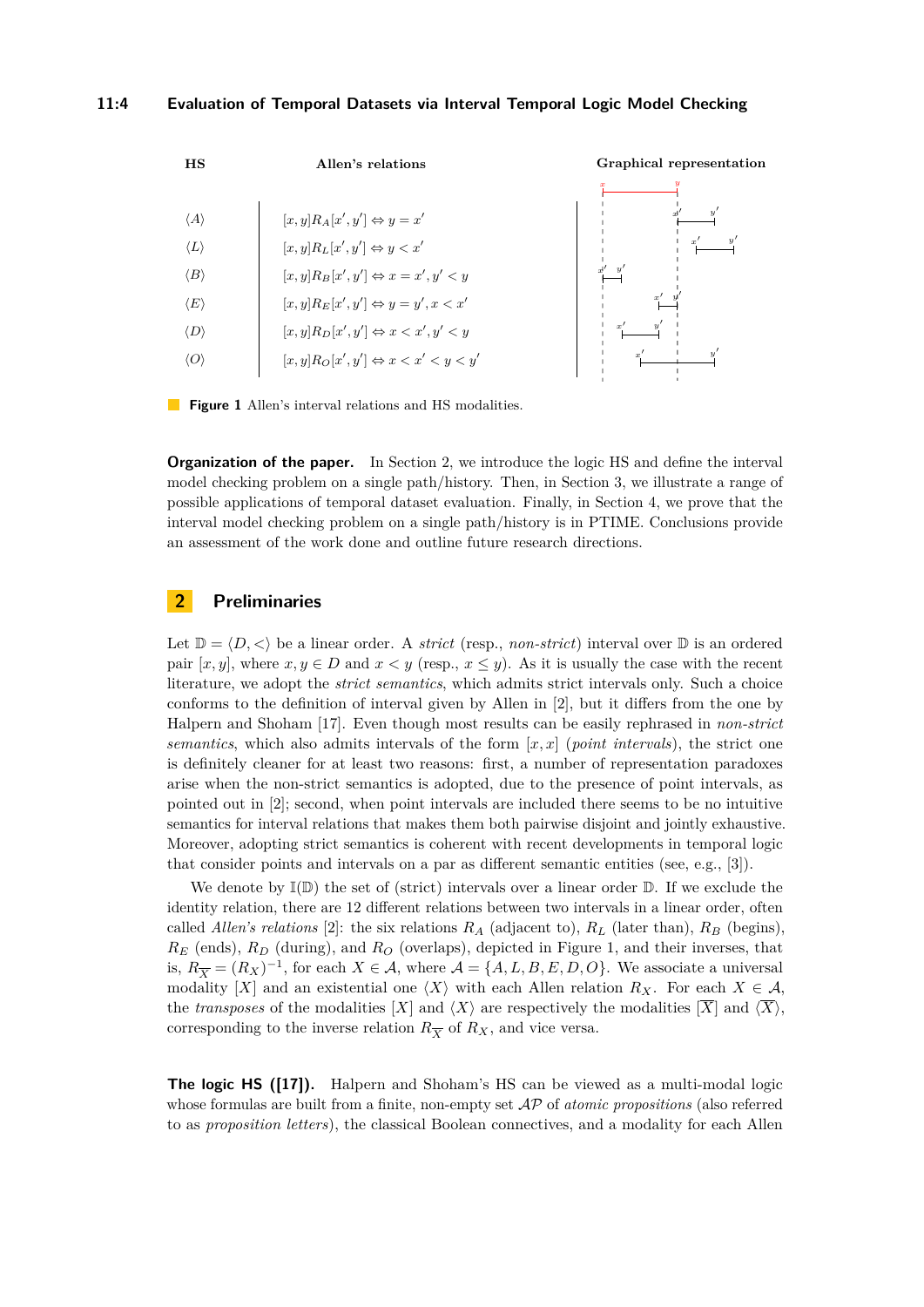relation:

$$
\varphi ::= p \mid \neg \varphi \mid \varphi \vee \varphi \mid \langle X \rangle \varphi \mid \langle X \rangle \varphi,
$$

where  $p \in \mathcal{AP}$  and  $X \in \mathcal{A}$ . The other Boolean connectives and the logical constants, e.g.,  $\rightarrow$ and  $\top$ , as well as the universal modalities  $[X]$ , can be defined in the standard way.

As shown in [\[17\]](#page-16-2), the modalities  $\langle A \rangle$ ,  $\langle B \rangle$ , and  $\langle E \rangle$ , along with their transposes, are sufficient to express all the other modalities through a formula of polynomial size. Thus, w.l.o.g., hereafter we restrict ourselves to HS formulas over the set of modalities  $\{\langle A \rangle, \langle \overline{A} \rangle, \langle B \rangle, \langle \overline{B} \rangle, \langle E \rangle,$  $\langle \overline{E} \rangle$ .

The semantics of HS formulas is given in terms of *interval models*  $M = \langle \mathbb{D}, V \rangle$ , where  $\mathbb{D}$ is a linear order and  $V : \mathcal{AP} \to 2^{\mathbb{I}(D)}$  is a *valuation function* which assigns to each atomic proposition  $p \in \mathcal{AP}$  the set of intervals  $V(p)$  on which p holds. (With an abuse of notation, we indistinctly treat valuation functions as functions from atomic propositions to sets of intervals, that is,  $V: \mathcal{AP} \to 2^{\mathbb{I}(\mathbb{D})}$ , and as functions from intervals to sets of atomic propositions, that is,  $V : \mathbb{I}(\mathbb{D}) \to 2^{\mathcal{AP}}$ .) In this work, we are interested in finite structures and thus we restrict our attention to linear orders over finite domains. Any finite linear order D of size *n* can be compactly represented by  $[n] = \{x \in \mathbb{N} \mid x \leq n\}$ . In the following, we will make use of such a representation.

The *truth* of a formula  $\varphi$  on a given interval [ $x, y$ ] in an interval model M is defined by structural induction on formulas as follows:

- $\blacksquare$  *M,*  $[x, y] \Vdash p$  iff  $[x, y] \in V(p)$ , for  $p \in \mathcal{AP}$ ;
- $\blacksquare$  *M*,  $[x, y] \Vdash \neg \psi$  iff *M*,  $[x, y] \not\Vdash \psi$ ;
- $M$ ,  $[x, y] \Vdash \psi \lor \xi$  iff  $M$ ,  $[x, y] \Vdash \psi$  or  $M$ ,  $[x, y] \Vdash \xi$ ;
- $M$ ,  $[x, y] \Vdash \langle X \rangle \psi$  iff there exists  $[w, z]$  such that  $[x, y]R_X[w, z]$  and  $M$ ,  $[w, z] \Vdash \psi$ .

We denote the modal depth of an HS formula  $\varphi$  by  $md(\varphi)$ . In [\[1\]](#page-15-9), it has been shown that, over finite temporal domains, an HS formula  $\varphi$  can be translated into an equivalent one, say it  $\varphi'$ , that involves neither  $\langle A \rangle$  nor  $\langle \overline{A} \rangle$ . On the one hand, since the size of  $\varphi'$  may be exponential in the size of  $\varphi$ , we cannot give up modalities  $\langle A \rangle$  and  $\langle \overline{A} \rangle$  when addressing complexity issues; on the other hand, since  $md(\varphi')$  is only linearly larger than  $md(\varphi)$ , such a translation will come in handy when proving Lemma [1](#page-9-0) (bisimulation lemma) in Section 4, allowing us to ignore modalities  $\langle A \rangle$  and  $\langle \overline{A} \rangle$  in that context.

In the following, we will make use of the *global* modality [*U*], that allows one to assert a property  $\varphi$  on the entire model. HS is powerful enough to express such a modality as follows:

$$
[U]\varphi \stackrel{def}{\equiv} \varphi \wedge \bigwedge_{X \in \mathcal{A}} ([X]\varphi \wedge [\overline{X}]\varphi).
$$

**The HS model checking problem against a finite path/history.** Given a pair  $\mathcal{I} = (M, \varphi)$ , where *M* is a finite interval model and  $\varphi$  is an HS formula, the problem of *model checking* the HS formula  $\varphi$  against a finite path/history M (MC for short) consists in deciding whether *M*, [0, 1]  $\vdash \varphi$ . The pair  $\mathcal{I} = (M, \varphi)$  is called an *instance* of MC. With a little abuse of the notation, for a given instance  $(M, \varphi)$  of MC, we write  $(M, \varphi) \in MC$  to indicate that *M*, [0, 1]  $\vdash \varphi$ . In such a case, we say that MC applied to  $(M, \varphi)$ , denoted by MC(*M*, $\varphi$ ). returns true. We say that two instances  $\mathcal{I}, \mathcal{I}'$  of MC are *equivalent*, denoted by  $\mathcal{I} \equiv_{MC} \mathcal{I}'$ whenever  $MC(\mathcal{I})$  returns true if and only if  $MC(\mathcal{I}')$  does. Finally, we say that two HS formulas  $\varphi_1$  and  $\varphi_2$  are *equivalent*, denoted by  $\varphi_1 \equiv \varphi_2$ , if  $(M, \varphi_1) \equiv_{MC} (M, \varphi_2)$  for every interval model *M*.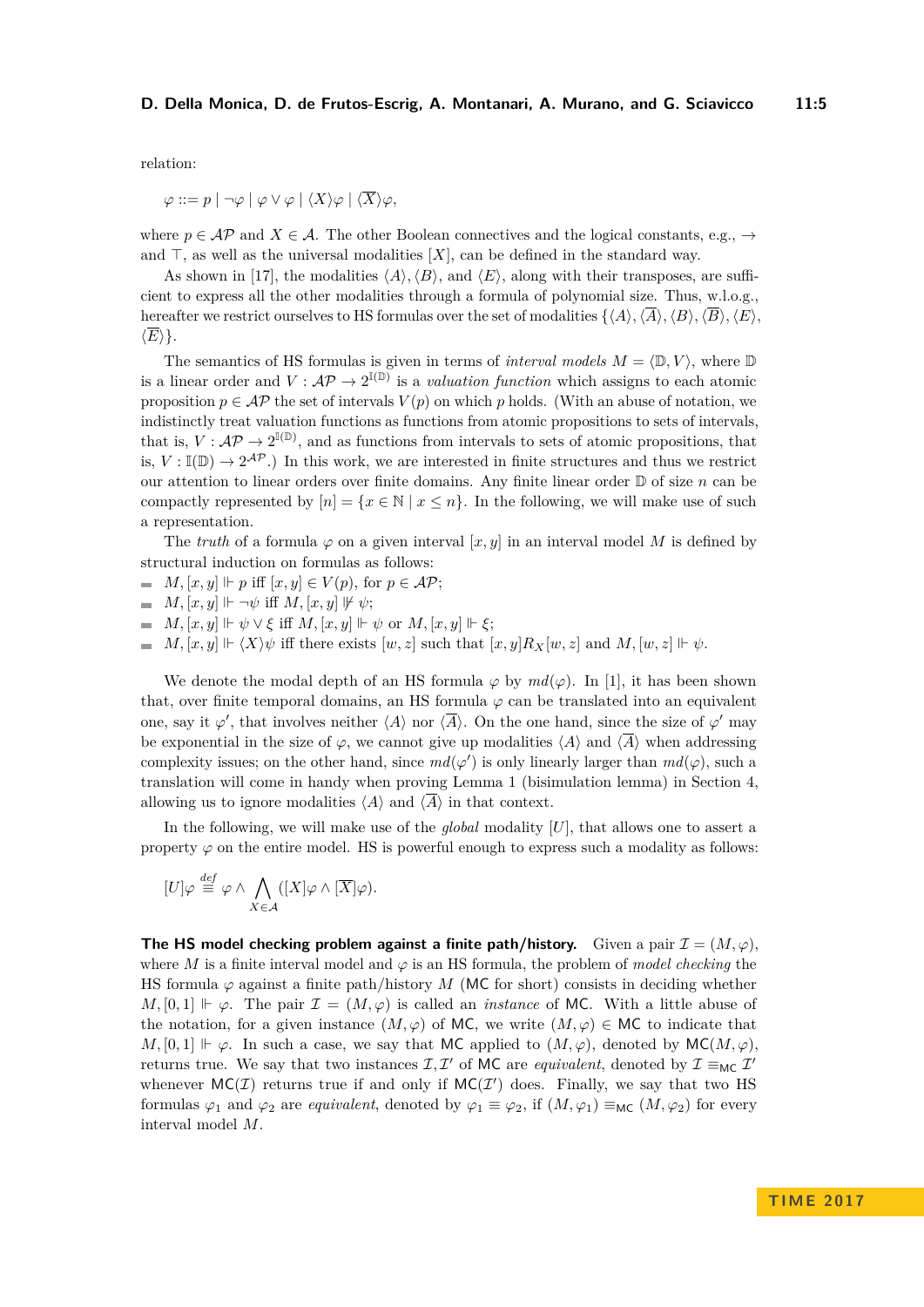## <span id="page-5-1"></span>**11:6 Evaluation of Temporal Datasets via Interval Temporal Logic Model Checking**



**Figure 2** A classification model with four patients partitioned into two classes ( $c_1$  and  $c_2$ ).

## <span id="page-5-0"></span>**3 Temporal Dataset Evaluation**

The problem of *temporal dataset evaluation* can be defined as the problem of evaluating how many histories comply with a given temporal formula. A history can be seen as the entire (finite) flow of information relative to a given entity over a bounded time span. As an example, in the medical context, a history is the *medical history* of a patient, that is, the collection of all relevant pieces of information about tests, results, symptoms, and hospitalizations of the patient that occurred during the entire observation period. In Figure [2,](#page-5-1) we graphically depict (a simplified version of) the history of four patients.

As far as qualitative reasoning is concerned, it turns out to be convenient to assume that all the meaningful events have been suitably *discretized*. As a concrete example, having a fever can be represented by the propositional letter *Low*—meaning lower than 40 degrees—or *High*—meaning higher than or equal to 40 degrees. Similarly, the proposition letter *Headache* can be used to indicate the presence of a headache.

The case of fever is an illuminating example of the fact that information about histories is naturally *interval-based* and quite often *non-homogeneous*. Suppose, indeed, that a certain patient is experiencing low fever in an interval  $[x, y]$ , say, a day, and that during just one hour of that day, that is, over the interval  $[w, z]$  strictly contained in  $[x, y]$ , he/she has an episode of high fever. A natural choice is to represent such a situation by labeling the interval  $[x, y]$  with *Low* and its sub-interval  $[w, z]$  with *High*. Notice that such a representation is compatible with a general consistency requirement such as  $[U](Low \rightarrow \neg High)$ . On the other hand, representing the same pieces of information as three intervals  $[x, w]$ ,  $[w, z]$ ,  $[z, y]$ respectively labeled with *Low*, *High*, and *Low*, which would be the case with a point-based representation (or with an interval-based representation under the homogeneity assumption), would be unnatural, and it would entail hiding a potentially important information like: "*the patient presented low fever during the entire day, except for a (brief) episode of high fever* ".

Let us denote a temporal dataset by  $\mathcal{D} = \{M_1, \ldots, M_r\}$ , where each history  $M_i$ , with  $1 \leq i \leq r$ , is, in fact, an interval model as defined in Section 2. Temporal dataset evaluation can be naturally formulated as a model checking problem for an interval temporal logic like HS. In the following, we briefly elaborate on its concrete application to temporal query processing, temporal constraint checking, and machine learning (rule evaluation).

*Evaluating a query* over a temporal database corresponds to extracting the set of histories that satisfy the conditions of the query. Temporal queries are typically expressed in a temporal query language such as TSQL (Temporal SQL) [\[40\]](#page-17-1), which features operators for Allen's relations that make it possible to check all possible temporal (interval) relationships between pairs of events. (Another approach to query evaluation based on temporal formalisms with an interval flavor can be found in [\[10\]](#page-15-10), where the language ATSQL is used; however, the underlying semantics is not truly interval based, as homogeneity is assumed.) The interval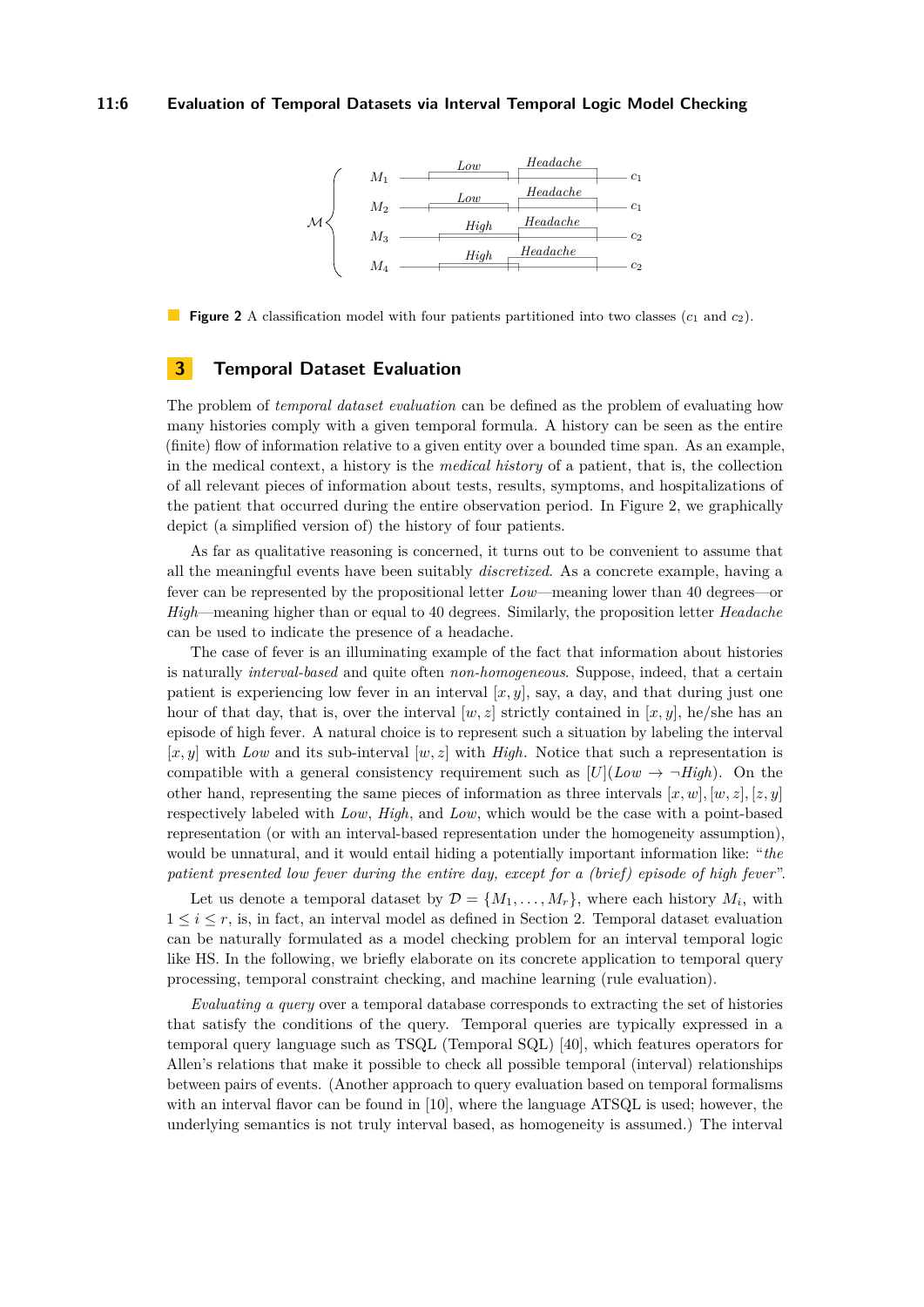temporal logic HS is powerful enough to capture all TSQL operators, which can actually be expressed as suitable disjunctions of HS modalities. To answer a temporal query, an evaluation of the whole dataset of histories is, in general, needed, that returns precisely those histories on which the model checking problem is positively solved. Therefore, it can be naturally viewed as a dataset evaluation problem. As an example, determining the patients that have experienced a headache immediately after an episode of high fever amounts to looking for those histories  $M_i$  such that:

 $M_i$ ,  $[0,1] \Vdash \langle L \rangle$  (*High*  $\wedge \langle A \rangle$ *Headache*).

In the example of Figure [2,](#page-5-1) only *M*<sup>3</sup> makes the formula true.

As far as *temporal constraint checking* is concerned, in a (temporal) database one may impose various different types of (temporal) constraint at design time [\[23\]](#page-16-12). They range from very simple *domain* constraints like "each value of a given attribute must belong to a specific domain", to *key* constraints, that is, existence and uniqueness of the values of the key attributes, and, more generally, *functional dependencies*, which require some attributes to functionally depend on other ones (in the context of temporal databases, interval-based temporal functional dependencies have been studied in [\[13\]](#page-15-11)). More advanced temporal constraints, that involve more complex relationships among the values of each history, can be expressed as logical formulas, and checking such constraints corresponds to solving the temporal dataset evaluation problem and identifying precisely those histories for which the model checking problem returns false. Let us consider again the simple example reported in Figure [2.](#page-5-1) In order to check that data about the values of the fever parameter over time, for any given patient, are consistent, that is, to exclude that there exists a patient such that both *High* and *Low* hold in the same time interval, it suffices to check that the number of histories  $M_i$  such that:

*M*<sup>*i*</sup>,  $[0, 1]$   $\vdash$   $[U]$ (*High* ∧ *Low*)

is equal to 0 (this is actually the case with the temporal dataset in Figure [2\)](#page-5-1).

Finally, one of the most interesting and extensively studied problems in *machine learning* is supervised classification. In such a problem, each history is assigned to a *class c* from a finite set C with the aim of devising a module, usually called *classifier*, that, given a new (unclassified) history, sets its class with an acceptable degree of correctness. In our running example (see Figure [2\)](#page-5-1), each patient is either class  $c_1$  or class  $c_2$ , which can be possibly interpreted as "the patient is cured (at the end of the treatment) or not".

There are several well-known (not always comparable) classifier learning methods. They can be broadly categorized into learners based on *trees*, on *functions*, and on *rule sets*. *Decision tree learners*, such as C4.5 [\[37\]](#page-17-9), fall into the first category, while a *logistic regressor* [\[22\]](#page-16-13) is an example of function-based classifier learner. Methods based on rule sets, that is, *rule extraction*, are further partitioned into indirect and direct methods. When an indirect method is adopted, rules are synthesized from an already existing classifier [\[9,](#page-15-12) [18,](#page-16-14) [28\]](#page-16-15), while when a direct method is followed, rules are directly learned [\[19,](#page-16-16) [44\]](#page-17-3).

Let us focus on the latter methods (direct rule extraction). A classification *rule* has the form  $\varphi \Rightarrow c$ , where  $\varphi$  is a logical formula and  $c \in \mathcal{C}$ . Rules are not implicative formulas (we use the symbol  $\Rightarrow$ , instead of  $\rightarrow$ , to stress this fact). Direct methods include methods that pair inductive reasoning and programming languages, such as *inductive logic programming*, and randomized methods, like *evolutionary algorithms*. Direct rule extraction via evolutionary algorithms is a simple, and yet very promising, methodology. Intuitively, a set of random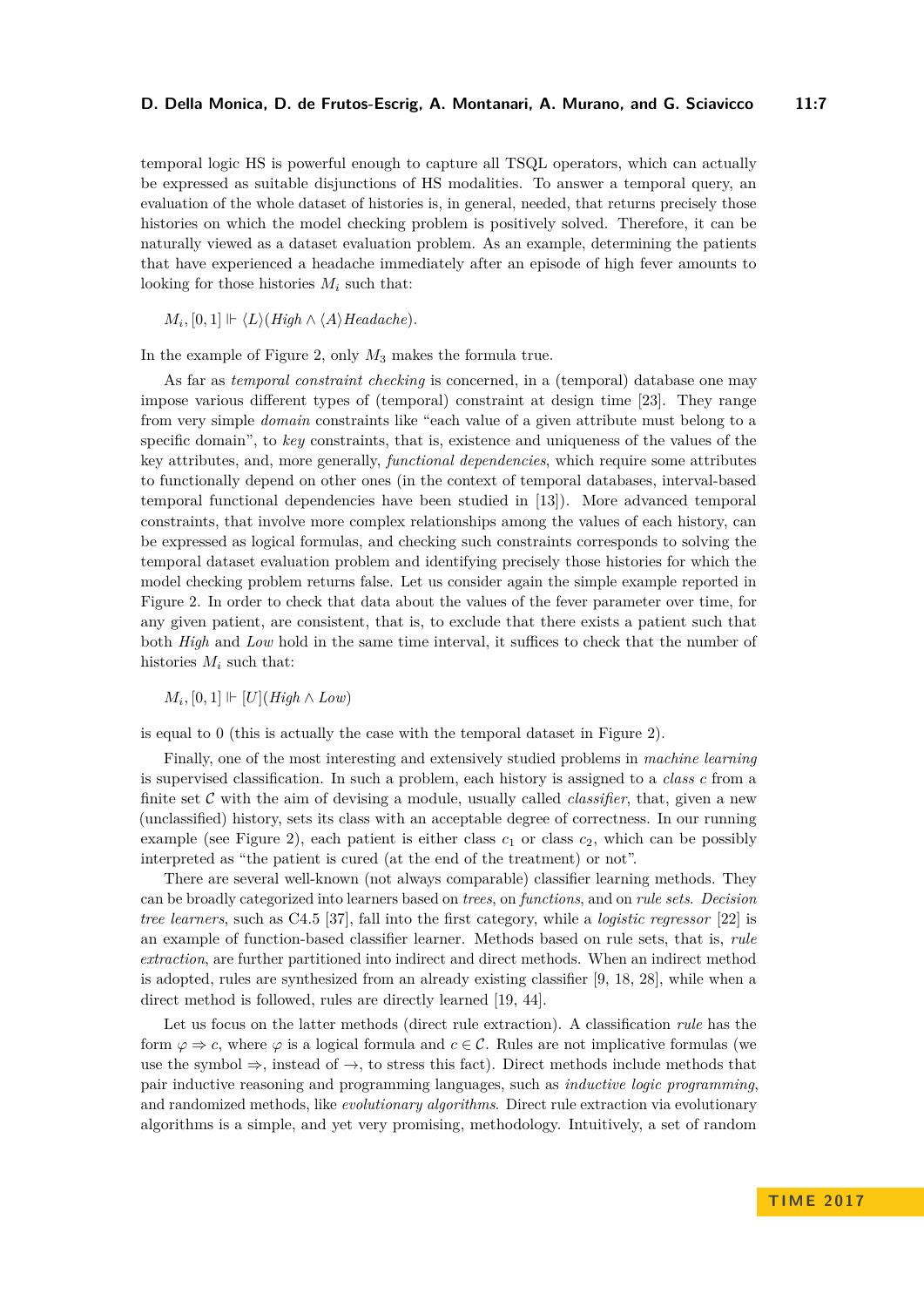## **11:8 Evaluation of Temporal Datasets via Interval Temporal Logic Model Checking**

rules is initially produced. Then, at each iteration, the current set is evaluated and, as a result, a new (better) set of rules is built from the old one that takes into account the result of the evaluation. Evolutionary algorithms produce a new solution from the current one by means of *evolutionary operators*, that may be generic and/or specific to the problem at hand. *Multi-objective* evolutionary algorithms take into account more than one evaluation measure of the current solution. As an example, the current set of rules can be evaluated by the accuracy of the rules *and* by their succinctness—see, for instance, [\[14\]](#page-15-13). While different approaches based on this idea may differ in the way in which they represent rules, in the set of evolutionary operators, and in the selection strategy, the key element, common to all of them, is the evaluation of a solution, which, in the context of evolutionary algorithms, is called *fitting* function. Such a problem of evaluating the current solution can naturally be viewed as a dataset evaluation problem.

Although there is not a unique, commonly accepted definition, a fairly natural way of computing the fitting degree of a set of rules  $R_1, \ldots, R_p$ , where  $R_i$  is a generic rule of the form  $\varphi_i \Rightarrow c_i$ , for  $1 \leq i \leq p$ , is by suitably combining the quantities  $\sum_{i=1}^p \frac{Rec(i)}{C(i)}$  $\frac{rec(i)}{C(i)}$  (known as *accuracy*) and  $\sum_{i=1}^{p} \frac{Rec(i)}{\Phi(i)}$  $\frac{\partial^2 E(c(i))}{\partial \Phi(i)}$  (*recall*), where  $C(i)$  is the number of histories in the class  $c_i$ ,  $\Phi(i)$ is the number of histories that comply with  $\varphi_i$ , and  $Rec(i)$  is the number of histories in the class  $c_i$  that comply with  $\varphi_i$  [\[36\]](#page-17-10). Both accuracy and recall clearly depend on the number of histories  $M_j$  such that  $M_j$ ,  $[0,1] \Vdash \varphi_i$ . In our running example (Figure [2\)](#page-5-1), two rules can be naturally devised:

 $\langle L \rangle$ (*Low*  $\land$   $\langle L \rangle$ *Headache*)  $\Rightarrow$  *c*<sub>1</sub>;  $\langle L \rangle$ (*High* ∧ ( $\langle A \rangle$ *Headache* ∨  $\langle O \rangle$ *Headache*)) ⇒ *c*<sub>2</sub>.

To summarize, we have shown that the temporal dataset evaluation is a relevant problem that comes into play in a variety of application domains including temporal query processing, temporal constraint checking, and rule evaluation. An efficient solution to the model checking problem for interval temporal logic over finite structures turns out to be a fundamental step towards its effective treatment. In the next section we provide such a solution.

## <span id="page-7-0"></span>**4 Model Checking**

The input of classic (point-based) model checking consists of a formula and a Kripke structure generally represented by (a suitable encoding of) the set of its states, along with their labels, and the set of its transitions—for the model checking of very huge structures, other kinds of solution are used, e.g., on-the-fly or bounded model checking. Classic model checking is infinite in nature: infinitely many, possibly infinite paths, which are finitely encoded in the input structure. On the contrary, in order to model check a finite path/history, that is, a finite labeled interval, one can represent the model simply by specifying the size of the interval (number of points in the model) and then listing, for each proposition letter, the set of sub-intervals over which it is true (see Figure [3\)](#page-8-0).

The fundamental difference between the two frameworks is that, in the classic model checking problem, frame information, i.e., states and transitions, must be explicitly represented in the input, while, in finite interval models, frame information, i.e., intervals and their relations, is implicit in the size of the temporal domain (this is because relations among intervals are induced by the underlying linear order). As a consequence, while the size of the representation of a Kripke structure is typically polynomial in the number of states and labels, the size of the representation of a finite interval model may be logarithmic in the number of intervals. As an example, consider an interval model  $M = \{n\}$ , V over  $\mathcal{AP} = \{p\}$ ,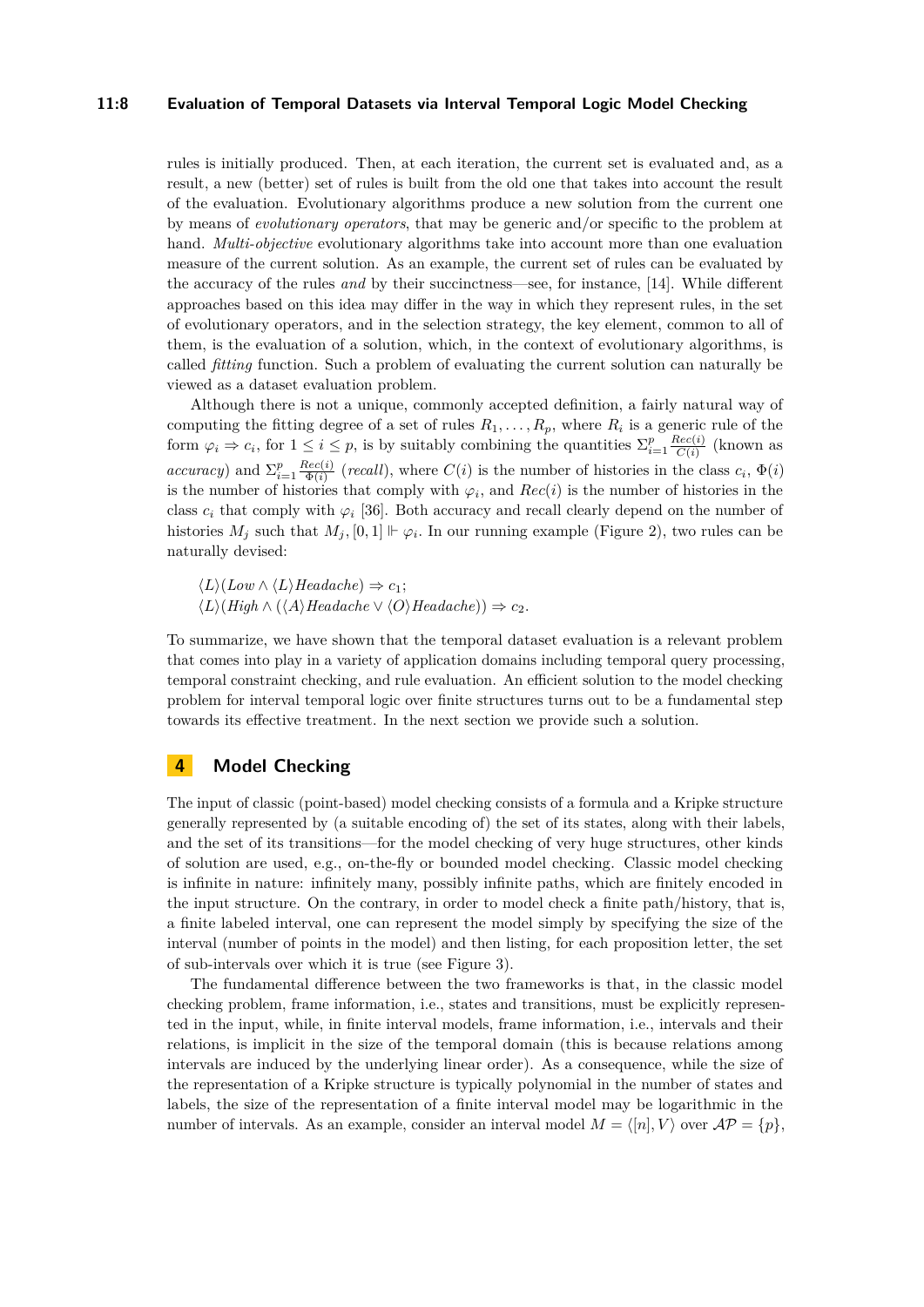n  
\n
$$
p : [0, 1], [0, 2], [0, 3], [1, 3], [2, 3], \ldots
$$
  
\n $q : [0, 1], [0, 3], \ldots$   
\n...

<span id="page-8-0"></span>**Figure 3** A succinct representation of a finite interval model for HS: the first line specifies the size of the history (number of points in the model); the next lines encode the valuation function *V* .

where  $V(p) = \{ [n-1,n] \}$ . Its representation consists of the number *n* (which takes space  $O(log(n))$  and the mapping  $p \mapsto \{[n-1,n]\}$  (which takes space  $O(log(n))$  as well).

We will capture situations like the above one by means of the concept of *sparse* MC *instance*. Intuitively, an instance  $(M, \varphi)$  of MC is sparse if it can be represented by logarithmic space (the notion will be formalized later). Now, given an MC instance  $(M, \varphi)$ , a model checking procedure can be obtained by a straightforward adaptation of the CTL model checking algorithm by Emerson and Clarke [\[15\]](#page-16-17) to the interval setting; such a procedure labels each world, i.e., interval, of *M* with the set of sub-formulas of  $\varphi$  which are true on it. The application of such an algorithm to sparse instances immediately shows its exponential complexity. As an example, checking the formula  $\langle A \rangle \langle A \rangle p$  against the model  $M = \langle [n], V \rangle$ , where  $V(p) = \{ [n-1,n] \}$ , would require labeling with  $\langle A \rangle p$  all intervals  $[x, n-1]$ , with  $1 \leq x \leq n-2$ , whose number is linear in *n*, and thus exponential in the size of the representation of *M*.

In the following, we describe a model checking algorithm that runs in polynomial time on every instance, thus avoiding the above problem.

**The model checking algorithm.** To keep the complexity under control, the algorithm we are going to describe first executes a preprocessing of a sparse instance, which may be represented in logarithmic space, and generates a non-sparse one; then, it basically applies Emerson and Clarke's solution of the model checking problem.

Hereafter, we fix an HS formula  $\varphi$  over the set of modalities  $\{\langle A \rangle, \langle \overline{A} \rangle, \langle B \rangle, \langle \overline{B} \rangle, \langle E \rangle, \langle \overline{E} \rangle\}$ and we let  $k = 4 \cdot md(\varphi)$ . In addition, let  $M = \langle [n], V \rangle$  be a model and let  $c \in [n]$  be an element of the domain. We define a transformation  $\tau_c(M) = \langle [n'], V' \rangle$ , where  $n' = n - 1$  and  $V': \mathbb{I}([n']) \to 2^{\mathcal{AP}}$  is defined as follows:

$$
V'([w, z]) = \begin{cases} V([w, z]) & \text{if } z < c, \\ V([w, z + 1]) & \text{if } w < c \le z, \\ V([w + 1, z + 1]) & \text{if } w \ge c. \end{cases}
$$

Given an interval model  $M = \langle [n], V \rangle$  and a point  $a \in [n]$ , we say that a is a *useless point* if  $V([a, y]) = V([x, a]) = \emptyset$  for all  $x, y \in [n]$ , with  $x < a < y$ . Moreover, we say that an interval [ $a, b$ ] ∈ I( $\mathbb{D}$ ), with  $b - a > 2 \cdot (k + 1)^2 + 1$ , is a *gap* in  $M = \langle [n], V \rangle$  if each  $x \in [n]$ , with  $a \leq x \leq b$ , is a useless point in *M*, while  $a - 1$  and  $b + 1$  are not. Finally, given a gap [a, b], we call the point  $c = a + (k+1)^2 + 1$  the *center* of the gap.

Given an interval model M, we denote by  $n<sub>M</sub>$  the cardinality of its domain and by  $u<sub>M</sub>$ the number of useless points in it. We now show that every instance with a gap can be transformed into an equivalent one, of smaller size, that has no gaps. The proof is based on the notion of bisimulation and the invariance of modal logics under bisimulations.

For every  $m \in \mathbb{N}$  and each set S of HS modalities, an *m*-bisimulation for S between two interval models  $M_1 = \langle [n_1], V_1 \rangle$  and  $M_2 = \langle [n_2], V_2 \rangle$  is a sequence  $\langle Z_m, Z_{m-1}, \ldots, Z_1, Z_0 \rangle$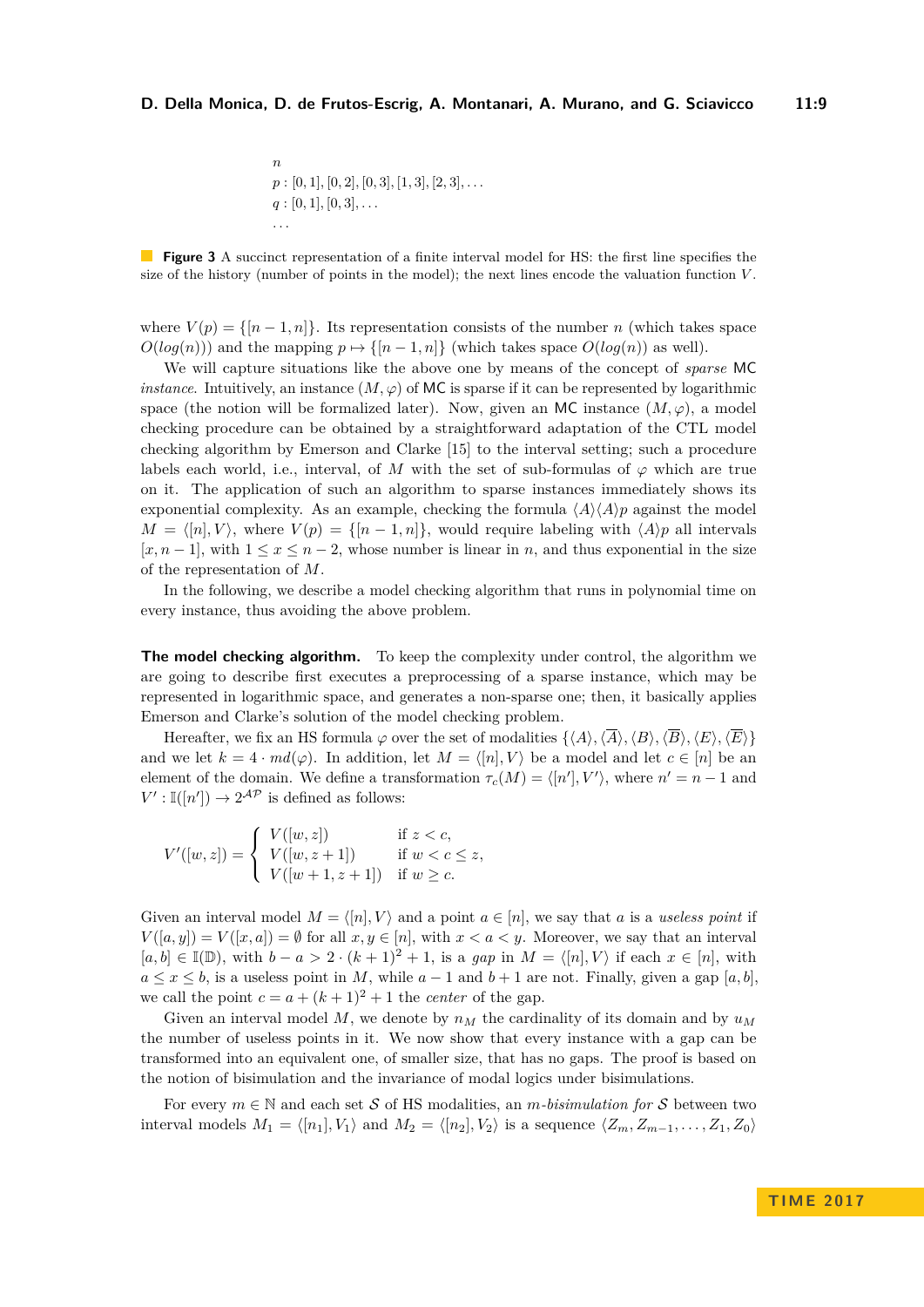of binary relations between the intervals in  $\mathbb{I}([n_1])$  and those in  $\mathbb{I}([n_2])$ , that is,  $Z_i \subseteq$  $\mathbb{I}([n_1]) \times \mathbb{I}([n_2])$  for  $i \in \{0, 1, \ldots, m\}$ , such that:

 $V_1([x, y]) = V_2([w, z])$ , for all  $i \in \{0, 1, ..., m\}$  and  $([x, y], [w, z]) \in Z_i$  (*local condition*);

- for all  $i \in \{1, ..., m\}$ ,  $([x, y], [w, z]) \in Z_i$ , and  $X \in S$ :
	- if  $[x, y]R_X[x', y']$ , then there is  $[w', z']$  such that  $([x', y'], [w', z']) \in Z_{i-1}$  and  $[w, z]R_X$  $[w', z']$  (*forward condition*), and
	- if  $[w, z]R_X[w', z']$ , then there is  $[x', y']$  such that  $([x', y'], [w', z']) \in Z_{i-1}$  and  $[x, y]R_X$  $[x', y']$  (*backward condition*).

Two intervals  $[x, y]$  and  $[w, z]$  are *m-bisimilar under* S if there is an *m*-bisimulation  $\langle Z_m, Z_{m-1}, \rangle$  $\ldots$ ,  $Z_1, Z_0$  for S such that  $([x, y], [w, z]) \in Z_m$ .

The next lemma is based on the well-known *invariance* of modal logics under bisimula-tions [\[16\]](#page-16-18), which can be stated as follows: if  $\mathcal L$  is a modal logic over a set of modalities  $\mathcal S$  and there exists an *m*-bisimulation for S between two models  $M_1$  and  $M_2$  of  $\mathcal{L}$ , then, for every pair of *m*-bisimilar worlds  $w_1$  and  $w_2$ , it holds that  $M_1, w_1 \Vdash \psi$  if and only if  $M_2, w_2 \Vdash \psi$ , for every formula  $\psi$  of  $\mathcal L$  with  $md(\psi) \leq m$ .

<span id="page-9-0"></span>**► Lemma 1.** *If*  $(M, \varphi)$  *is an instance of* MC *featuring a gap* [a, b] *in M*, *then*  $(M, \varphi) \equiv_{MC}$  $(\tau_c(M), \varphi)$ *, where c is the center of* [*a, b*].

**Proof.** Let  $M = \langle [n], V \rangle$  and  $M' = \tau_c(M) = \langle [n'], V' \rangle$ , and recall that  $n' = n - 1$ . Even though  $\varphi$  is built over the set of modalities  $\{\langle A \rangle, \langle \overline{A} \rangle, \langle B \rangle, \langle \overline{B} \rangle, \langle E \rangle, \langle \overline{E} \rangle\}$ , it is known from [\[1\]](#page-15-9) that it can be translated into an equivalent formula  $\varphi'$  over the set of modalities  $\{\langle B \rangle, \langle \overline{B} \rangle, \langle E \rangle, \langle \overline{E} \rangle\}$ , with  $md(\varphi')$  linear in  $md(\varphi)$  (in fact,  $md(\varphi') \leq k = 4 \cdot md(\varphi)$ ).

We provide a *k*-bisimulation for  $\{\langle B \rangle, \langle \overline{B} \rangle, \langle E \rangle, \langle \overline{E} \rangle\}$  between *M* and *M'* such that  $([0,1], [0,1]) \in Z_k$ . The claim immediately follows from the aforesaid invariance property.

Let  $f : \{0, 1, \ldots, k\} \to \mathbb{N}$  be the mapping defined as follows:  $f(i) = (1 + k - i) \cdot (k + 1)$ . For each  $i \in \{0, 1, \ldots, k\}$  and  $([x, y], [w, z]) \in \mathbb{I}([n]) \times \mathbb{I}([n'])$ , we state that  $([x, y], [w, z]) \in Z_i$ if and only if one of the following conditions hold:

**(1)**  $w = x \land z = y \land y \leq c + f(i)$ , or

**(2)**  $w = x \land z = y - 1 \land x \leq c + f(i) \land y \geq c - f(i) \land z - w > i$ , or

**(3)**  $w = x - 1 \land z = y - 1 \land x \geq c - f(i).$ 

We first observe that *f* is monotonically decreasing as  $f(i-1) - f(i) = k + 1 > i$  for all  $i \in \{1, \ldots, k\}$ . Moreover, it holds that  $f(0) = (k+1)^2$  and thus, by the definitions of gap and center of a gap, we have that:

$$
c - a = (k+1)^2 + 1 > (k+1)^2 = f(0)
$$

and

$$
b - c = b - a - (k+1)^2 - 1 > 2 \cdot (k+1)^2 + 1 - (k+1)^2 - 1 = (k+1)^2 = f(0).
$$

Therefore, it holds that  $a \leq c - f(0) - 1$  and  $c + f(0) + 1 \leq b$ , and thus, for each  $i \in \{0, 1, \ldots, k\}$ and each *d* in between  $c - f(i) - 1$  and  $c + f(i) + 1$ , that is,  $c - f(i) - 1 \le d \le c + f(i) + 1$ , *d* is a useless point.

We now show that  $\langle Z_k, Z_{k-1}, \ldots, Z_1, Z_0 \rangle$  satisfies local, forward, and backward conditions.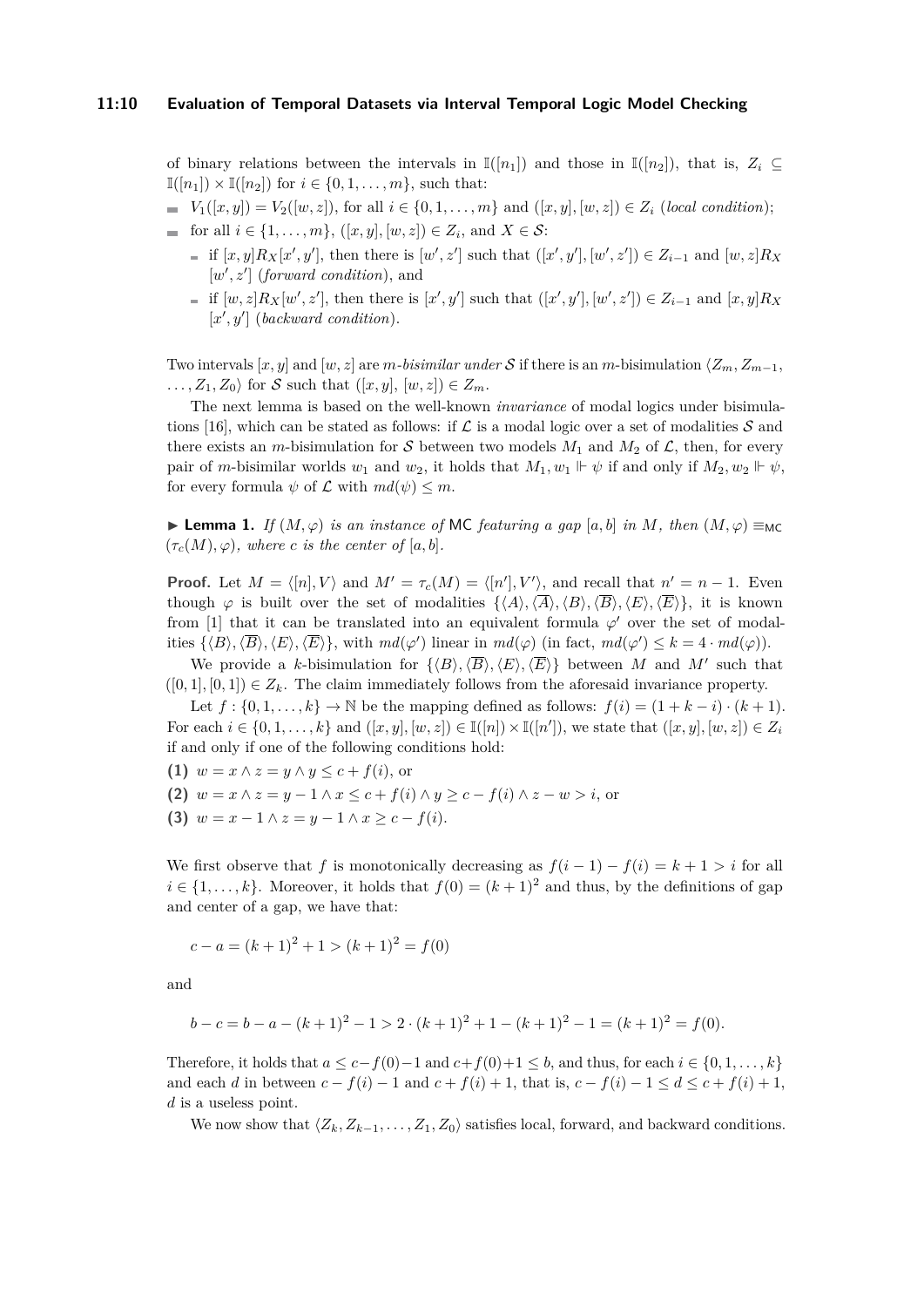**Local condition.** Let  $([x, y], [w, z]) \in Z_i$  for some  $i \in \{1, \ldots, k\}$ . We have to show that  $V([x, y]) = V'([w, z])$ . We must deal with the three possible cases.

- Gase (1). If  $w = x$ ,  $z = y$ , and  $y \leq c + f(i)$ , then  $x < c + f(i)$  and:
	- if  $c \leq w < c + f(i)$ , then  $w (= x)$  is useless and so is  $w + 1$ , and thus  $V'([w, z]) =$  $V([w+1, z+1]) = \emptyset = V([x, y]);$
	- if  $z < c$ , then  $V'([w, z]) = V([w, z]) = V([x, y])$ ;
	- if  $w < c$  and  $c \le z \le c + f(i)$ , then  $z (= y)$  is useless and so is  $z + 1$ , and thus  $V'([w, z]) = V([w, z + 1]) = \emptyset = V([x, y]).$
- Case (2). If  $w = x$ ,  $z = y 1$ ,  $x \le c + f(i)$ ,  $y \ge c f(i)$ , and  $z w > i$ , then:
	- if  $c \leq w \leq c + f(i)$ , then  $w (= x)$  is useless and so is  $w + 1$ , and thus  $V'([w, z]) =$  $V([w+1, z+1]) = \emptyset = V([x, y]);$
	- if  $c f(i) 1 \le z < c$ , then *z* is useless and so is  $y (= z + 1)$ , and thus  $V'([w, z]) =$  $V([w, z]) = \emptyset = V([x, y]);$
	- if  $w < c$  and  $z \geq c$ , then  $V'([w, z]) = V([w, z + 1]) = V([x, y]).$
- Case (3). If  $w = x 1$ ,  $z = y 1$ , and  $x \ge c f(i)$ , then  $y > c f(i)$  and:
	- if  $c f(i) \le z < c$ , then *z* is useless and so is  $y (= z + 1)$ , and thus  $V'([w, z]) =$  $V([w, z]) = \emptyset = V([x, y]);$
	- if  $w \ge c$ , then  $V'([w, z]) = V([w + 1, z + 1]) = V([x, y])$ ;
	- $\equiv$  if  $z > c$  and  $c f(i) 1 \leq w \leq c$ , then *w* is useless and so is *x* (= *w* + 1), and thus  $V'([w, z]) = V([w, z + 1]) = \emptyset = V([x, y]).$

**Forward condition.** Let  $([x, y], [w, z]) \in Z_i$ , for some  $i \in \{1, 2, \ldots, k\}$ , and  $[x, y]R_X[x', y']$ , for some *X*. We show that there exists  $[w', z']$  such that  $([x', y'], [w', z']) \in Z_{i-1}$  and  $[w, z]R_X[w', z']$ . We proceed case by case, taking into account the value of *X* and the relationship that holds between  $[x, y]$  and  $[w, z]$ :

Gase (1). If  $w = x$ ,  $z = y$ , and  $y \leq c + f(i)$ , then  $x < c + f(i)$  and:

- if  $X = B$ ,  $X = E$ , or  $X = \overline{E}$ , then we set  $w' = x'$  and  $z' = y'$ ; the new points  $x', y', w'$ , and *z*' satisfy (1) with respect to  $i - 1$ , that is,  $w' = x'$ ,  $z' = y'$ , and  $y' \leq c + f(i - 1)$ , meaning that  $[x', y']Z_{i-1}[w', z']$ ;
- if  $X = \overline{B}$ , then  $x' = x$  and  $y' > y$ ; we set  $w' = x'$  and, in order to set the value for  $z'$ , we distinguish two cases:
	- **∗** if  $y' \text{ ≤ } c + f(i-1)$ , then we set  $z' = y'$  and thus  $x', y', w'$ , and  $z'$  satisfy (1) with respect to  $i - 1$ ;
	- **\*** if  $y' > c + f(i 1)$ , then we set  $z' = y' 1$  and thus x', y', w', and z' satisfy (2) with respect to  $i - 1$ ; in particular, to see that  $z' - w' > i - 1$ , observe that  $z'-w' = y'-1-x > c + f(i-1) - c - f(i) - 1 = k > i-1$ , and to see that  $z' > z$ , and thus  $[w, z]R_{\overline{B}}[w', z']$ , observe that  $y' - 1 > c + f(i - 1) - 1 > c - f(i) \ge y$ , which implies  $z' = y' - 1 > y = z$ .
- Case (2). If  $w = x, z = y 1, x ≤ c + f(i), y ≥ c f(i),$  and  $z w > i$ , then:
	- if  $X = \overline{B}$  or  $X = \overline{E}$ , then we set  $w' = x'$  and  $z' = y' 1$ , and thus  $x'$ ,  $y'$ ,  $w'$ , and  $z'$ satisfy  $(2)$  with respect to  $i - 1$ ;
	- if  $X = B$ , then  $x' = x$  and  $y' < y$ ; we set  $w' = x'$  and, in order to set the value for  $z'$ , we distinguish the following cases:
		- **∗** if  $y' \ge c f(i-1)$  and  $y' x' > i$ , then we set  $z' = y' 1$ , and thus  $x', y', w'$ , and *z*' satisfy (2) with respect to *i* − 1; in particular, it holds that  $z' - w' = y' - 1 - x' \ge$  $c - f(i-1) - 1 - c - f(i) = k > i - 1;$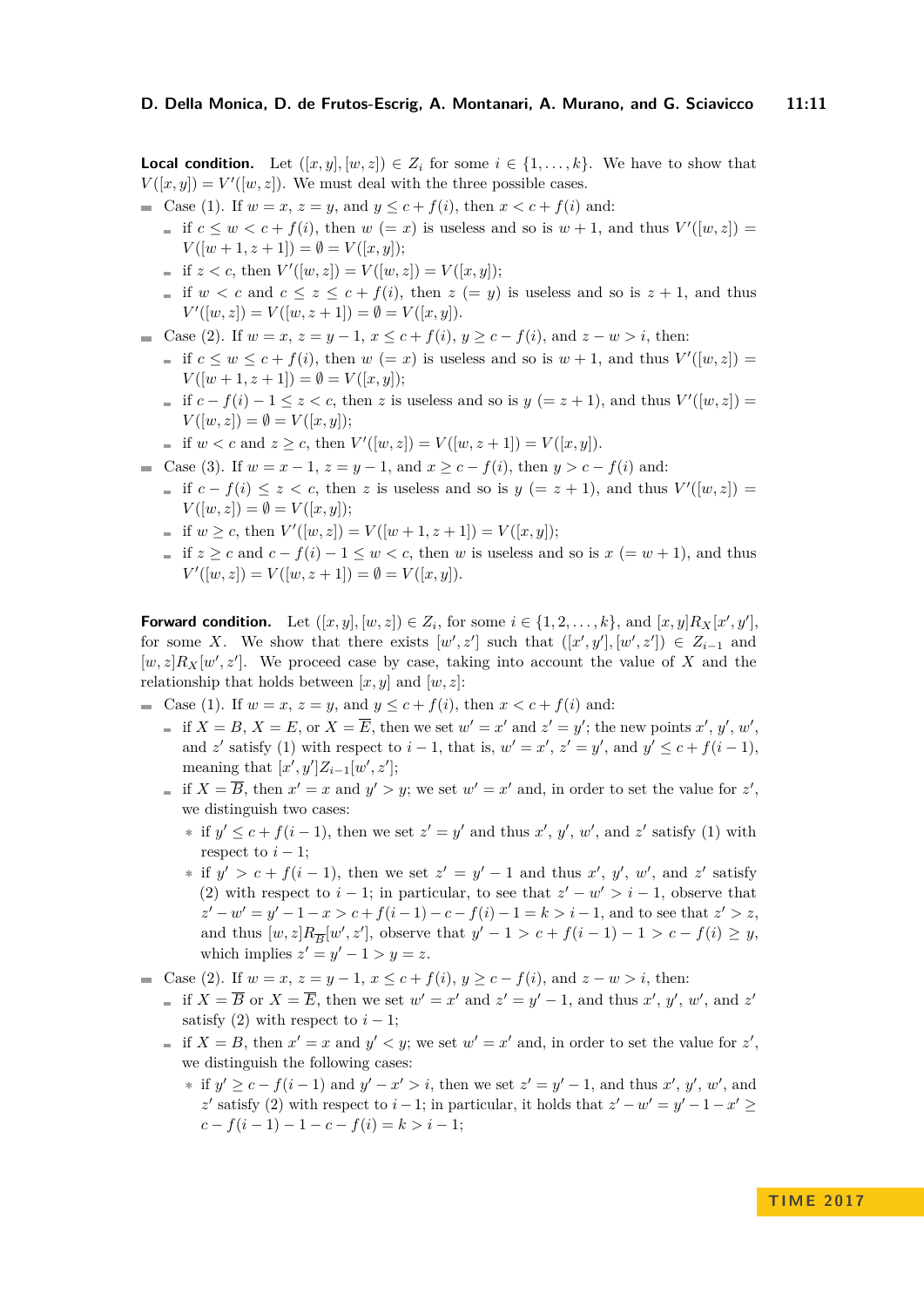## **11:12 Evaluation of Temporal Datasets via Interval Temporal Logic Model Checking**

- **\*** if  $y' < c f(i-1)$ , then we set  $z' = y'$ , and thus  $x', y', w'$ , and  $z'$  satisfy (1) with respect to  $i - 1$ ; in particular, to see that  $z' < z$ , and thus  $[w, z]R_B[w', z']$ , observe that  $z' = y' < c - f(i - 1) < c - f(i) - 1 \leq y - 1 = z$ ;
- **∗** if  $y' x' \le i$ , then we set  $z' = y'$ , and thus  $x'$ ,  $y'$ ,  $w'$ , and  $z'$  satisfy (1) with respect to *i* − 1; in particular, it holds that  $y' \leq x' + i \leq c + f(i) < c + f(i - 1)$ .
- Case (3). If  $w = x 1$ ,  $z = y 1$ , and  $x > c f(i)$ , then  $y > c f(i)$  and:
	- if  $X = B$ ,  $X = \overline{B}$ , or  $X = E$ , then we set  $w' = x' 1$  and  $z' = y' 1$ ; the new points  $x', y', w'$ , and  $z'$  satisfy (3) with respect to  $i - 1$ ;
	- if  $X = \overline{E}$ , then  $x' < x$  and  $y' = y$ ; we set  $z' = z = y' 1$  and, in order to set the value for  $w'$ , we distinguish two cases:
		- **∗** if  $x' \ge c f(i-1)$ , then we set  $w' = x' 1$ , and thus  $x', y', w'$ , and  $z'$  satisfy (3) with respect to  $i - 1$ ;
		- $*$  if  $x' < c f(i 1)$ , then we set  $w' = x'$ , and thus  $x'$ ,  $y'$ ,  $w'$ , and  $z'$  satisfy (2) with respect to  $i - 1$ ; in particular, to see that  $z' - w' > i - 1$ , observe that  $z'-w' = y-1-x' > c-f(i)-1-c+f(i-1) = k > i-1$ , and to see that  $w' < w$ , and thus  $[w, z]R_{\overline{E}}[w', z']$ , observe that  $w' = x' < c - f(i-1) < c - f(i) - 1 \le x - 1 = w$ .

The backward condition can be proved in a very similar way.

Therefore, the sequence  $\langle Z_k, Z_{k-1}, \ldots, Z_1, Z_0 \rangle$  is a *k*-bisimulation for  $\{ \langle B \rangle, \langle \overline{B} \rangle, \langle E \rangle, \langle \overline{E} \rangle \}$ between *M* and *M'*. In addition, we have that  $([0,1],[0,1]) \in Z_k$ , and since  $\varphi$  is equivalent to  $\varphi'$  and  $md(\varphi') \leq k$ , we have that:

$$
M, [0,1] \Vdash \varphi \Leftrightarrow M, [0,1] \Vdash \varphi' \Leftrightarrow M', [0,1] \Vdash \varphi' \Leftrightarrow M', [0,1] \Vdash \varphi,
$$

and thus the thesis.

We are now ready to formalize the notion of sparse MC instance. We say that an instance  $\mathcal{I} = (M, \varphi)$  of MC is *sparse* if

$$
u_M > \frac{2 \cdot (k+1)^2 + 2}{2 \cdot (k+1)^2 + 3} \cdot n_M + 1.
$$

By making use of Lemma [1,](#page-9-0) it is possible to transform a sparse instance of MC into an equivalent non-sparse one, as formally stated by the following lemma.

I **Lemma 2.** *For every sparse instance of* MC*, there exists an equivalent non-sparse one that is computable in deterministic polynomial time.*

**Proof.** As a preliminary step, we show that if  $\mathcal{I} = (M, \varphi)$  is a sparse instance of MC, then it features a gap  $[a, b]$  in *M*. Assume, towards a contradiction, that *I* features no gap and consider the partition of  $[n_M]$  into intervals  $[(i-1)\cdot(2\cdot(k+1)^2+3)+1,i\cdot(2\cdot(k+1)^2+3)]$ , with  $1 \leq i \leq \lfloor \frac{n_M}{2\cdot (k+1)^2+3} \rfloor$ , plus the interval  $\left[ \left( \lfloor \frac{n_M}{2\cdot (k+1)^2+3} \rfloor \right) \cdot (2\cdot (k+1)^2+3) + 1, n_M \right]$ . Since the length of each interval  $[(i-1) \cdot (2 \cdot (k+1)^2 + 3) + 1, i \cdot (2 \cdot (k+1)^2 + 3)]$ , with  $1 \leq i \leq \lfloor \frac{n_M}{2(k+1)^2+3} \rfloor$ , is equal to  $2 \cdot (k+1)^2 + 2$ , any such interval must contain a non-useless point, otherwise there would be a gap in *M*. It immediately follows that there are at least  $\lfloor \frac{n_M}{2\cdot (k+1)^2+3} \rfloor$  non-useless points in *M*, and thus it holds that:

$$
u_M \le n_M - \left\lfloor \frac{n_M}{2 \cdot (k+1)^2 + 3} \right\rfloor \le n_M - \frac{n_M}{2 \cdot (k+1)^2 + 3} + 1 = \frac{2 \cdot (k+1)^2 + 2}{2 \cdot (k+1)^2 + 3} \cdot n_M + 1,
$$

which is in contradiction with  $\mathcal I$  being sparse.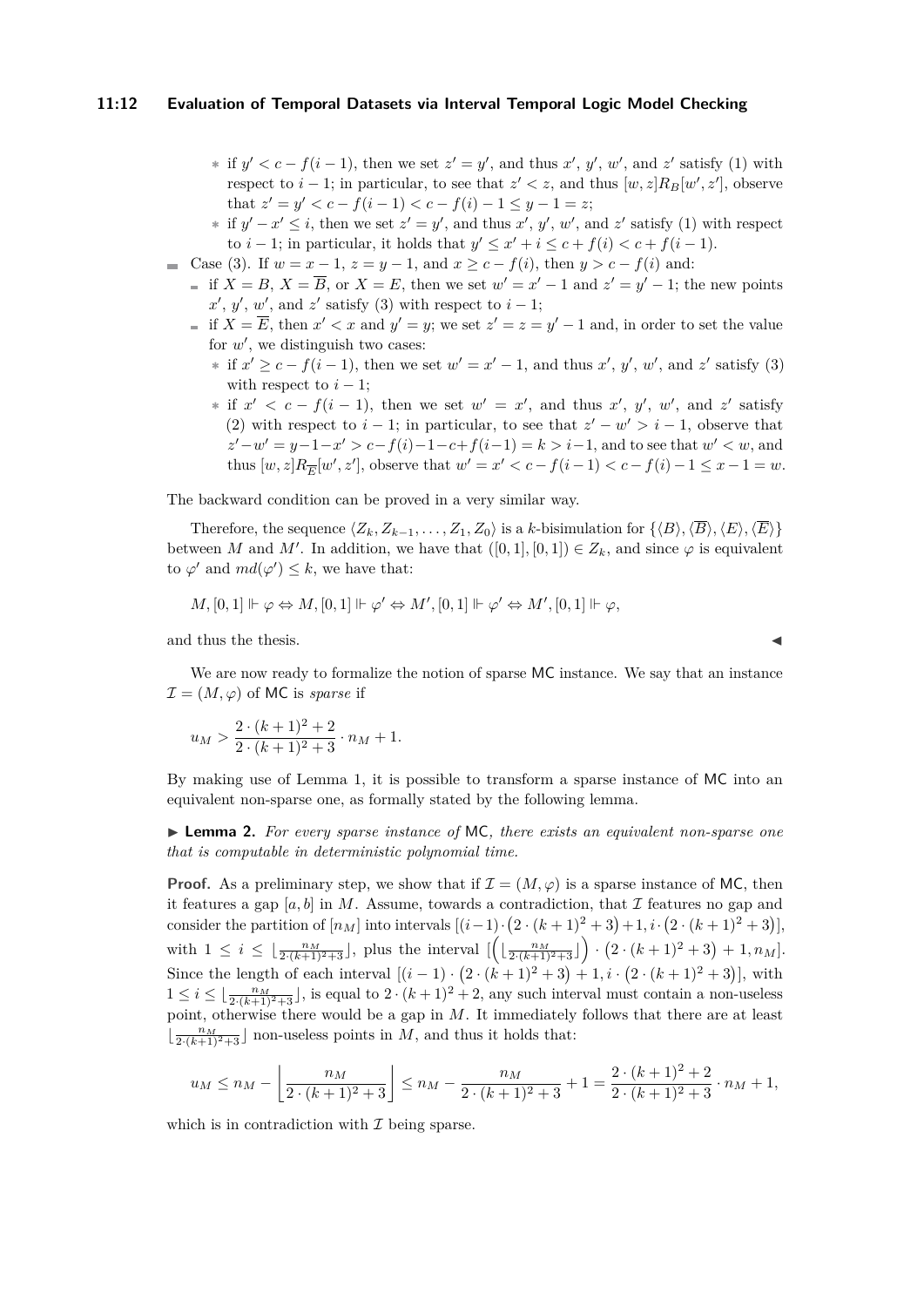<span id="page-12-0"></span>

| <b>Algorithm 1</b> Transforming a sparse instance into an equivalent non-sparse one. |                                                                                 |  |
|--------------------------------------------------------------------------------------|---------------------------------------------------------------------------------|--|
|                                                                                      | 1: function DE-SPARSIFY $(M, \varphi)$                                          |  |
| 2:                                                                                   | while $(M = \langle [n], V \rangle, \varphi)$ is sparse do                      |  |
| 3:                                                                                   | <b>let</b> [a, b] be a gap in M and <b>let</b> $b' = a + 2 \cdot (k + 1)^2 + 1$ |  |
| 4:                                                                                   | for each $p \in \mathcal{AP}$ do $V'(p) \leftarrow \emptyset$                   |  |
| 5:                                                                                   | for each $p \in \mathcal{AP}$ and $[w, z] \in V(p)$ do                          |  |
| 6:                                                                                   | if $z < a$ then                                                                 |  |
| 7:                                                                                   | $V'(p) \leftarrow V'(p) \cup \{[w,z]\}$                                         |  |
| 8:                                                                                   | else if $w < a$ and $z > b$ then                                                |  |
| 9:                                                                                   | $V'(p) \leftarrow V'(p) \cup \{ [w, z - (b - b')] \}$                           |  |
| 10:                                                                                  | else if $w > b$ then                                                            |  |
| 11:                                                                                  | $V'(p) \leftarrow V'(p) \cup \{ [w - (b - b'), z - (b - b')] \}$                |  |
| 12:                                                                                  | $M \leftarrow \langle [n-(b-b')], V' \rangle$                                   |  |
| 13:                                                                                  | return $(M, \varphi)$                                                           |  |

Algorithm [1](#page-12-0) computes a non-sparse MC instance that is equivalent to the one given in input. To this end, it iteratively applies a suitable transformation  $\tau_{[a,b]}$  (defined below) to each gap [*a, b*], until a non-sparse MC instance is obtained. Such transformation produces the same result as multiple application of transformation *τc*. However, it is important to notice that executing  $(b - a - 2 \cdot (k + 1)^2 - 1)$  times the transformation  $\tau_c$  for each gap [*a, b*], instead of executing  $\tau_{[a,b]}$  only once, would result in an algorithm whose execution time is exponential when the instance features exponentially large gaps.

Given an interval model *M* and a gap [*a, b*] in it, the transformation  $\tau_{[a,b]}(M)$  returns the pair  $\langle [n'], V' \rangle$ , where  $n' = n - (b - a - 2 \cdot (k + 1)^2 - 1)$  and  $V' : \mathbb{I}([n']) \to 2^{\mathcal{AP}}$  is such that  $V'([w, z])$  is equal to:

$$
\begin{cases}\nV([w,z]) & \text{if } z < a \\
V([w,z+(b-a-2\cdot (k+1)^2-1)]) & \text{if } w < a \leq z \\
V([w+(b-a-2\cdot (k+1)^2-1), z+(b-a-2\cdot (k+1)^2-1)]) & \text{if } w \geq a.\n\end{cases}
$$

It can be easily checked that the model  $\tau_{[a,b]}(M)$  returned by one application of  $\tau_{[a,b]}$  is equivalent to the one returned by  $(b - a - 2 \cdot (k + 1)^2 - 1)$  applications of the transformation *τ*<sub>*c*</sub>, where *c* is the center of the gap [*a, b*]. Any such application of *τ*<sub>*c*</sub> produces a model where (the current configuration of the interval)  $[a, b]$  is shrunk into the interval  $[a, b']$ , where  $b' = b - 1$  (and thus  $b' - a = b - a - 1$ ). Hence, after  $(b - a - 2 \cdot (k + 1)^2 - 1) - 1$  applications of  $\tau_c$ ,  $[a, b]$  is reduced to the interval  $[a, b']$ , with  $b' = b - (b - a - 2 \cdot (k + 1)^2 - 2)$  and  $b' - a = b - b + a + 2 \cdot (k+1)^2 + 2 - a = 2 \cdot (k+1)^2 + 2 > 2 \cdot (k+1)^2 + 1$ , meaning that [*a*, *b*<sup>'</sup>] is still a gap in the resulting model. By Lemma [1,](#page-9-0) the model returned by an application of *τ*<sub>*c*</sub> is equivalent to the input model, and thus we have that  $(M, φ) \equiv_{MC} (\tau_{[a, b]}(M), φ)$ .

Termination of the algorithm is guaranteed by the fact that  $\tau_{[a,b]}$ , applied to *M*, produces a model M' with a reduced number of gaps: a gap  $[a, b]$  in M is shrunk into an interval  $[a, b']$ , which is not a gap in *M'*, as  $b' - a = 2 \cdot (k+1)^2 + 1$ .

As for the computational complexity, it is not difficult to check that the algorithm runs in polynomial time. Let *N* be the size of the input. The number of gaps is bounded by  $n_M - u_M + 1$  ( $n_M - u_M$  is the number of non-useless points—observe that there is at least one non-useless point between any two gaps), thus implying that the body of the outermost loop (line 2) is executed at most *N* times. Both innermost loops (lines 4 and 5) are clearly executed at most *N* times as well, giving an overall time complexity of  $O(N^2)$ .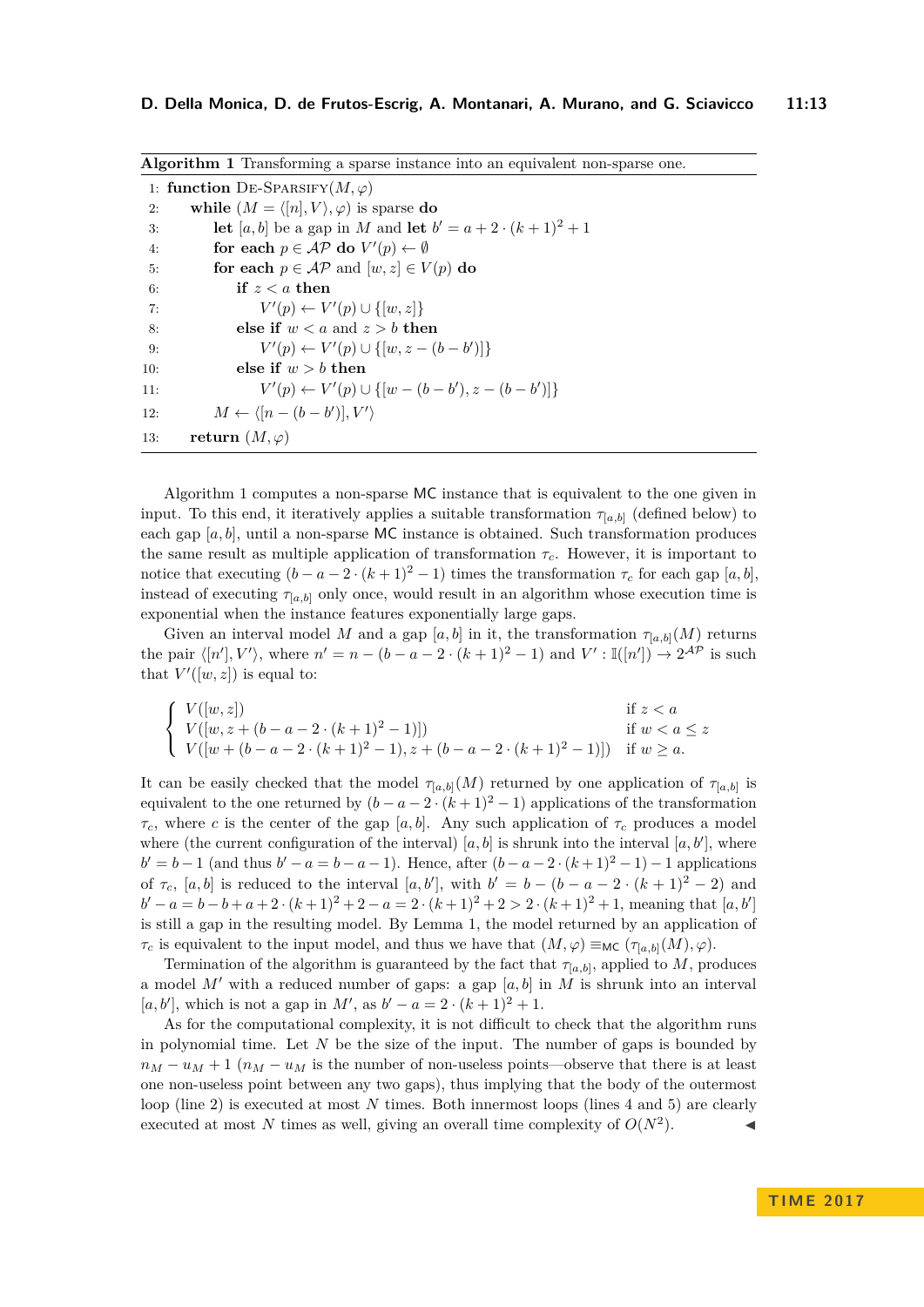#### **11:14 Evaluation of Temporal Datasets via Interval Temporal Logic Model Checking**

A non-sparse instance  $(M, \varphi)$  can be represented in space polynomial in  $n_M$ . To see that, it suffices to show that  $n_M \leq p(N)$ , for a polynomial p, where N is the size of the representation of  $(M, \varphi)$ . First, we observe that

 $n_M = u_M + e_M$ 

where  $e_M$  is the number of non-useless points, that is, those points that occur *explicitly* in the model. Since non-useless points are explicitly represented in the model, it clearly holds that  $e_M \leq N$ . By definition of (non-)sparse instance, we have that (recall that  $k \leq 4 \cdot md(\varphi) \leq 4 \cdot N$ :

$$
u_M \leq \frac{2 \cdot (k+1)^2 + 2}{2 \cdot (k+1)^2 + 3} \cdot (u_M + e_M) + 1 \Leftrightarrow
$$
  
\n
$$
\Leftrightarrow u_M - \frac{2 \cdot (k+1)^2 + 2}{2 \cdot (k+1)^2 + 3} \cdot u_M \leq \frac{2 \cdot (k+1)^2 + 2}{2 \cdot (k+1)^2 + 3} \cdot e_M + 1 \Leftrightarrow
$$
  
\n
$$
\Leftrightarrow \frac{1}{2 \cdot (k+1)^2 + 3} \cdot u_M \leq \frac{2 \cdot (k+1)^2 + 2}{2 \cdot (k+1)^2 + 3} \cdot e_M + 1 \Leftrightarrow
$$
  
\n
$$
\Leftrightarrow u_M \leq (2 \cdot (k+1)^2 + 2) \cdot e_M + (2 \cdot (k+1)^2 + 3) \leq
$$
  
\n
$$
\leq (2 \cdot (4 \cdot N + 1)^2 + 2) \cdot N + (2 \cdot (4 \cdot N + 1)^2 + 3) =
$$
  
\n
$$
= 32 \cdot N^3 + 48 \cdot N^2 + 20 \cdot N + 5,
$$

which means that

 $n_M = u_M + e_M \leq 32 \cdot N^3 + 48 \cdot N^2 + 21 \cdot N + 5.$ 

Therefore the number  $|I([n_M])|$  of intervals in *M* is also bounded by a polynomial in *N*  $(O(N^6))$ , thus making it possible to adapt Emerson and Clarke's algorithm to obtain a polynomial model checking algorithm for non-sparse instances.

Algorithm [2](#page-14-0) implements such an adaptation. Let us assume  $\varphi$  to be represented as a binary tree and *M* to be represented as in Figure [3.](#page-8-0) Moreover, for each sub-formula  $\psi$  of  $\varphi$ , let  $L(\psi)$  be the set of all intervals of M where  $\psi$  holds. For every node of the tree representing  $\varphi$  (corresponding to a sub-formula  $\psi$  of  $\varphi$ ), the algorithm computes the corresponding set of intervals  $L(\psi)$ . Initially, we set  $L(\psi) = \emptyset$ , for each sub-formula  $\psi$  of  $\varphi$  which is not a proposition letter, and we set  $L(p) = V(p)$  for each proposition letter *p*. Modalities  $\langle \overline{A} \rangle$ ,  $\langle \overline{B} \rangle$ , and  $\langle \overline{E} \rangle$  are not dealt with by the algorithm as they are specular to the other ones.

► Lemma 3. If  $\mathcal{I} = (M, \varphi)$  is a non-sparse instance of MC, then Algorithm [2](#page-14-0) returns true *if and only if*  $M$ ,  $[0,1] \Vdash \varphi$ . Moreover, *it runs in polynomial time.* 

**Proof.** It is immediate to see that Algorithm [2](#page-14-0) is sound and complete. In order to show that it runs in polynomial time, we proceed as follows. Let *N* be the size of the representation of the input  $\mathcal I$ . Since  $\mathcal I$  is non-sparse, the number of intervals in  $M$  is polynomial in  $N$ , thus providing a polynomial upper bound to the cardinality of  $L(\psi)$ , for each sub-formula  $\psi$  of  $\varphi$ .

The body of the loop at line 7 is executed at most *N* times (as  $|\varphi| \leq N$ ). Whenever  $\psi$  is a Boolean formula, computing  $L(\psi)$  takes a linear time in the number  $\mathbb{I}([n_M])$  of intervals in *M*. The remaining cases can be efficiently implemented (in  $O(N^6)$ ) by using a symbolic representation. As an example, in order to store the set of intervals on which  $\langle A \rangle \tau$  holds, knowing that  $\tau$  holds on an interval  $[x, y]$ , it suffices to store the number x, with the intended meaning that it represents all intervals ending at *x*. By suitably adapting the representation of  $L(\psi)$ , one is able to guarantee the complexity of these cases to be at most linear in the number of intervals as well. This allows us to conclude that Algorithm [2](#page-14-0) runs in  $O(N^7)$  time, and thus it is deterministic polynomial.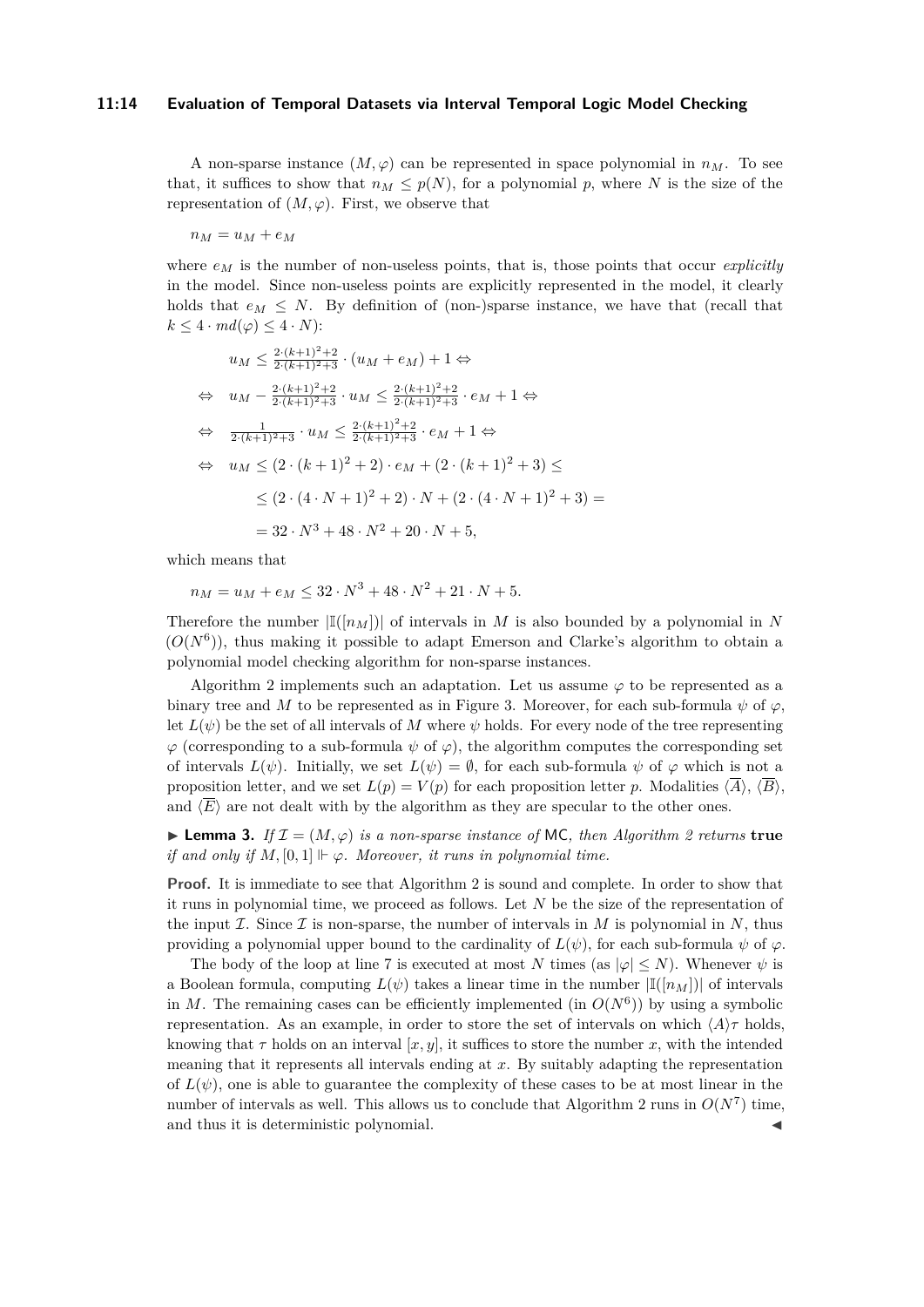<span id="page-14-0"></span>

| Algorithm 2 Checking a non-sparse model. |                                                                          |  |
|------------------------------------------|--------------------------------------------------------------------------|--|
| 1: function CHECK $(M, \varphi)$         |                                                                          |  |
| 2:                                       | for each $\psi$ sub-formula of $\varphi$ do                              |  |
| 3:                                       | if $\psi = p$ then                                                       |  |
| 4:                                       | $L(\psi) = V(p)$                                                         |  |
| 5:                                       | else                                                                     |  |
| 6:                                       | $L(\psi) = \emptyset$                                                    |  |
| 7:                                       | for each $\psi$ sub-formula of $\varphi$ (ordered by increasing size) do |  |
| 8:                                       | if $\psi = \neg \tau$ then                                               |  |
| 9:                                       | $L(\psi) = \mathbb{I}([n]) \setminus L(\tau)$                            |  |
| 10:                                      | else if $\psi = \tau \vee \xi$ then                                      |  |
| 11:                                      | $L(\psi) = L(\tau) \cup L(\xi)$                                          |  |
| 12:                                      | else if $\psi = \langle A \rangle \tau$ then                             |  |
| 13:                                      | for $[x, y] \in L(\tau)$ and for $z < x$ do                              |  |
| 14:                                      | $L(\psi) = L(\psi) \cup \{[z, x]\}\$                                     |  |
| 15:                                      | else if $\psi = \langle B \rangle \tau$ then                             |  |
| 16:                                      | for $[x, y] \in L(\tau)$ and for $z > y$ do                              |  |
| 17:                                      | $L(\psi) = L(\psi) \cup \{ [x, z] \}$                                    |  |
| 18:                                      | else if $\psi = \langle E \rangle \tau$ then                             |  |
| 19:                                      | for $[x, y] \in L(\tau)$ and for $z < x$ do                              |  |
| 20:                                      | $L(\psi) = L(\psi) \cup \{[z, y]\}\$                                     |  |
| 21:                                      | if $[0,1] \in L(\varphi)$ then                                           |  |
| 22:                                      | return True                                                              |  |
| 23:                                      | else                                                                     |  |
| 24:                                      | return False                                                             |  |

▶ **Theorem 4.** *The HS model checking problem against a finite history can be solved by a deterministic algorithm that runs in polynomial time in the size of the input.*

We conclude the section with a short comparison with other classic model checking problems [\[39\]](#page-17-11). CTL model checking is quadratic (therefore, more efficient than ours), while LTL and CTL<sup>∗</sup> model checking are PSPACE-complete (therefore, much less efficient than ours). The complexity of interval model checking over Kripke structures ranges from coNP-complete to non-elementary, depending on the particular fragment of HS under consideration [\[29\]](#page-16-3). However, as already pointed out, the most appropriate comparison is that with LTL model checking of a single (finite or ultimately periodic) path, which has been proved to be in PTIME [\[27\]](#page-16-11).

## **5 Conclusions**

In this paper, we formally defined the problem of temporal dataset evaluation, and we highlighted the role that model checking of finite interval structures plays in it. We also showed that the problem of temporal dataset evaluation has several applications, that range from temporal query answering to temporal constraint checking and rule evaluation, the last one being a key element in various machine learning processes.

We identified the model checking problem for the interval temporal logic HS over finite paths/histories as the main problem to be solved in this perspective, and we devised an efficient (deterministic polynomial) algorithm for it.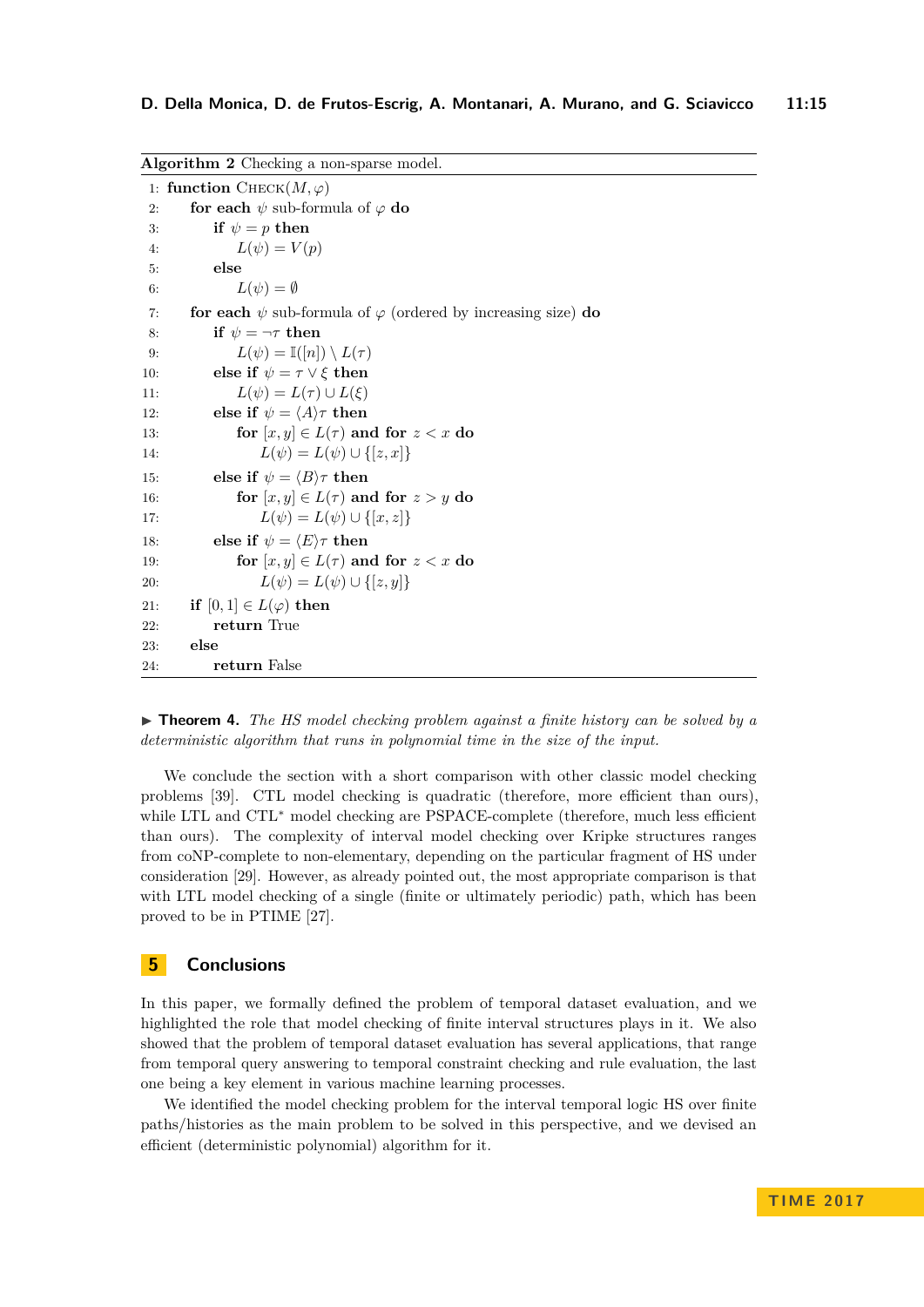## **11:16 Evaluation of Temporal Datasets via Interval Temporal Logic Model Checking**

We are currently working on an implementation of the developed model checking procedure, which uses symbolic techniques to obtain better performances, and we plan to integrate such a procedure in an existing module for (temporal) rule extraction [\[19\]](#page-16-16), based on an evolutionary algorithm, to compute a suitable *fitting function* of a set of temporal rules.

#### **References**

- <span id="page-15-9"></span>**1** L. Aceto, D. Della Monica, A. Ingólfsdóttir, A. Montanari, and Guido Sciavicco. On the expressiveness of the interval logic of Allen's relations over finite and discrete linear orders. In *Proc. of the 14th European Conference on Logics in Artificial Intelligence (JELIA)*, volume 8761 of *LNAI*, pages 267–281, 2014.
- <span id="page-15-4"></span>**2** J. F. Allen. Maintaining knowledge about temporal intervals. *Communications of the ACM*, 26(11):832–843, 1983.
- <span id="page-15-8"></span>**3** P. Balbiani, V. Goranko, and G. Sciavicco. Two sorted point-interval temporal logic. In *Proc. of the 7th Workshop on Methods for Modalities (M4M)*, volume 278 of *ENTCS*, pages 31–45. Springer, 2011.
- <span id="page-15-3"></span>**4** M. H. Böhlen, J. Gamper, and C. S. Jensen. How would you like to aggregate your temporal data? In *Proc. of the 13th International Symposium on Temporal Representation and Reasoning (TIME)*, pages 121–136. IEEE Computer Society, 2006.
- <span id="page-15-2"></span>**5** A. Bottrighi, L. Giordano, G. Molino, S. Montani, P. Terenziani, and M. Torchio. Adopting model checking techniques for clinical guidelines verification. *Artificial Intelligence in Medicine*, 48(1):1–19, 2010.
- <span id="page-15-6"></span>**6** L. Bozzelli, A. Molinari, A. Montanari, A. Peron, and P. Sala. Interval temporal logic model checking: The border between good and bad HS fragments. In *Proc. of the 8th International Joint Conference on Automated Reasoning (IJCAR)*, volume 9706 of *LNCS*, pages 389–405. Springer, 2016.
- <span id="page-15-5"></span>**7** L. Bozzelli, A. Molinari, A. Montanari, A. Peron, and P. Sala. Interval vs. point temporal logic model checking: an expressiveness comparison. In *Proc. of the 36th IARCS Annual Conference on Foundations of Software Technology and Theoretical Computer Science (FSTTCS )*, volume 65 of *LIPIcs*, pages 26:1–26:14. Schloss Dagstuhl – Leibniz-Zentrum für Informatik, 2016. [doi:10.4230/LIPIcs.FSTTCS.2016.26](http://dx.doi.org/10.4230/LIPIcs.FSTTCS.2016.26).
- <span id="page-15-7"></span>**8** L. Bozzelli, A. Molinari, A. Montanari, A. Peron, and P. Sala. Model checking the logic of allen's relations meets and started-by is pnp-complete. In *Proc. of the 7th International Symposium on Games, Automata, Logics and Formal Verification (GandALF)*, volume 226 of *EPTCS*, pages 76–90, 2016.
- <span id="page-15-12"></span>**9** A. Chaves, M. Vellasco, and R. Tanscheit. Fuzzy rules extraction from support vector machines for multi-class classification. *Neural Computing and Applications*, 22(7-8):1571– 1580, 2013.
- <span id="page-15-10"></span>**10** Jan Chomicki, David Toman, and Michael H. Böhlen. Querying atsql databases with temporal logic. *ACM Trans. Database Syst.*, 26(2):145–178, June 2001. [doi:10.1145/](http://dx.doi.org/10.1145/383891.383892) [383891.383892](http://dx.doi.org/10.1145/383891.383892).
- <span id="page-15-1"></span>**11** E. M. Clarke, O. Grumberg, and D. Peled. *Model Checking*. MIT Press, 2002.
- <span id="page-15-0"></span>**12** C. Combi and A. Montanari. Data models with multiple temporal dimensions: Completing the picture. In *Proc. of the 13th International Conference on Advanced Information Systems Engineering (CAiSE)*, volume 2068 of *LNCS*, pages 187–202. Springer, 2001.
- <span id="page-15-11"></span>**13** C. Combi and P. Sala. Mining approximate interval-based temporal dependencies. *Acta Informatica*, 53(6-8):547–585, 2016.
- <span id="page-15-13"></span>**14** K. Deb. *Multi-objective optimization using evolutionary algorithms*. Wiley, London, UK, 2001.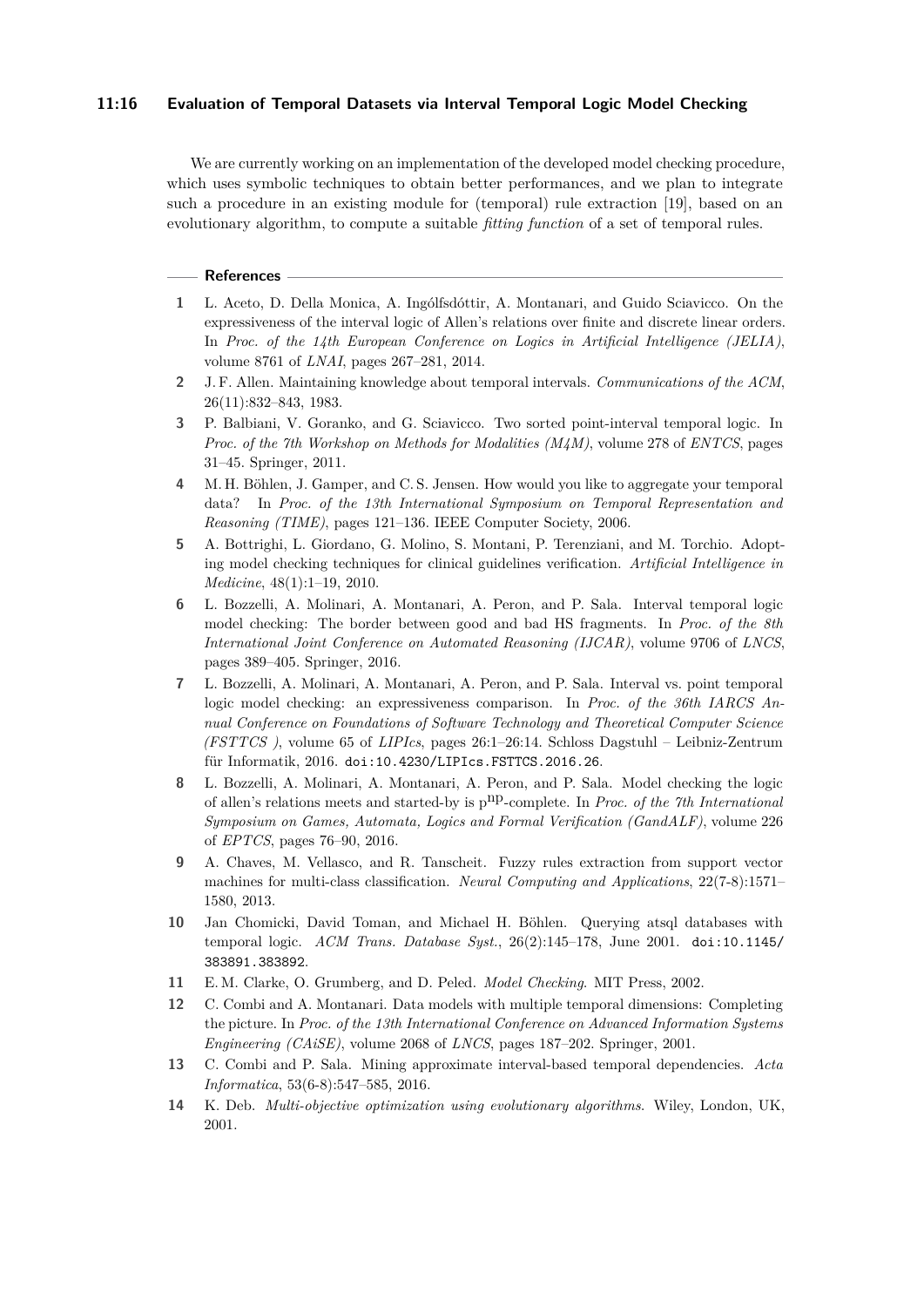- <span id="page-16-17"></span>**15** E. A. Emerson. Temporal and modal logic. In *Handbook of Theoretical Computer Science*, volume B: formal models and semantics, pages 995–1072. Elsevier MIT Press, 1990.
- <span id="page-16-18"></span>**16** V. Goranko and M. Otto. Model theory of modal logic. In P. Blackburn, J. van Benthem, and F. Wolter, editors, *Handbook of Modal Logic*, pages 249–329. Elsevier, 2007.
- <span id="page-16-2"></span>**17** J. Y. Halpern and Y. Shoham. A propositional modal logic of time intervals. *Journal of the ACM*, 38(4):935–962, 1991.
- <span id="page-16-14"></span>**18** Y. Hayashi, S. Nakano, and S. Fujisawa. Use of the recursive-rule extraction algorithm with continuous attributes to improve diagnostic accuracy in thyroid disease. *Informatics in Medicine Unlocked*, 1:1–8, 2015.
- <span id="page-16-16"></span>**19** F. Jiménez, G. Sánchez, and J. M. Juárez. Multi-objective evolutionary algorithms for fuzzy classification in survival prediction. *Artificial Intelligence in Medicine*, 60(3):197–219, 2014.
- <span id="page-16-1"></span>**20** V. Khatri, S. Ram, R. T. Snodgrass, and P. Terenziani. Capturing telic/atelic temporal data semantics: Generalizing conventional conceptual models. *IEEE Trans. Knowl. Data Eng*, 26(3):528–548, 2014.
- <span id="page-16-0"></span>**21** K. Kulkarni and J. E. Michels. Temporal features in SQL:2011. *ACM SIGMOD Record*, 41(3):34–43, 2012.
- <span id="page-16-13"></span>**22** S. le Cessie and J. C. van Houwelingen. Ridge estimators in logistic regression. *Applied Statistics*, 41(1):191–201, 1992.
- <span id="page-16-12"></span>**23** L. Liu and M. T. Özsu, editors. *Encyclopedia of Database Systems*. Springer NY, 2nd edition, 2017.
- <span id="page-16-8"></span>**24** A. Lomuscio and J. Michaliszyn. An epistemic halpern-shoham logic. In *Proc. of the 23rd International Joint Conference on Artificial Intelligence (IJCAI)*, pages 1010–1016, 2013.
- <span id="page-16-9"></span>**25** A. Lomuscio and J. Michaliszyn. Decidability of model checking multi-agent systems against a class of EHS specifications. In *Proc. of the 21st European Conference on Artificial Intelligence (ECAI)*, pages 543–548, 2014.
- <span id="page-16-10"></span>**26** A. Lomuscio and J. Michaliszyn. Model checking multi-agent systems against epistemic HS specifications with regular expressions. In *Proc. of the 15th International Conference on Principles of Knowledge Representation and Reasoning (KR)*, pages 298–308. AAAI Press, 2016.
- <span id="page-16-11"></span>**27** N. Markey and P. Schnoebelen. Model checking a path. In *Proc. of the 14th International Conference on Concurrency Theory (CONCUR)*, pages 251–265. Springer, 2003.
- <span id="page-16-15"></span>28 M. Mashayekhi and R. Gras. Rule extraction from random forest: the RF+HC methods. In *Proc. of the 28th Canadian Conference on Advances in Artificial Intelligence*, pages 223–237, 2015.
- <span id="page-16-3"></span>**29** A. Molinari, A. Montanari, A. Murano, G. Perelli, and A. Peron. Checking interval properties of computations. *Acta Informatica*, 53(6-8):587–619, 2016.
- <span id="page-16-5"></span>**30** A. Molinari, A. Montanari, and A. Peron. Complexity of ITL model checking: Some wellbehaved fragments of the interval logic HS. In *Proc. of the 22nd International Symposium on Temporal Representation and Reasoning (TIME)*, pages 90–100. IEEE Computer Society, 2015.
- <span id="page-16-6"></span>**31** A. Molinari, A. Montanari, and A. Peron. A model checking procedure for interval temporal logics based on track representatives. In *Proc. of the 24th EACSL Annual Conference on Computer Science Logic (CSL)*, volume 41 of *LIPIcs*, pages 193–210, 2015.
- <span id="page-16-7"></span>**32** A. Molinari, A. Montanari, A. Peron, and P. Sala. Model checking well-behaved fragments of HS: the (almost) final picture. In *Proc. of the 15th International Conference on Principles of Knowledge Representation and Reasoning (KR)*, pages 473–483. AAAI Press, 2016.
- <span id="page-16-4"></span>**33** A. Montanari, A. Murano, G. Perelli, and A. Peron. Checking interval properties of computations. In *Proc. of the 21st International Symposium on Temporal Representation and Reasoning (TIME)*, pages 59–68. IEEE Computer Society, 2014.